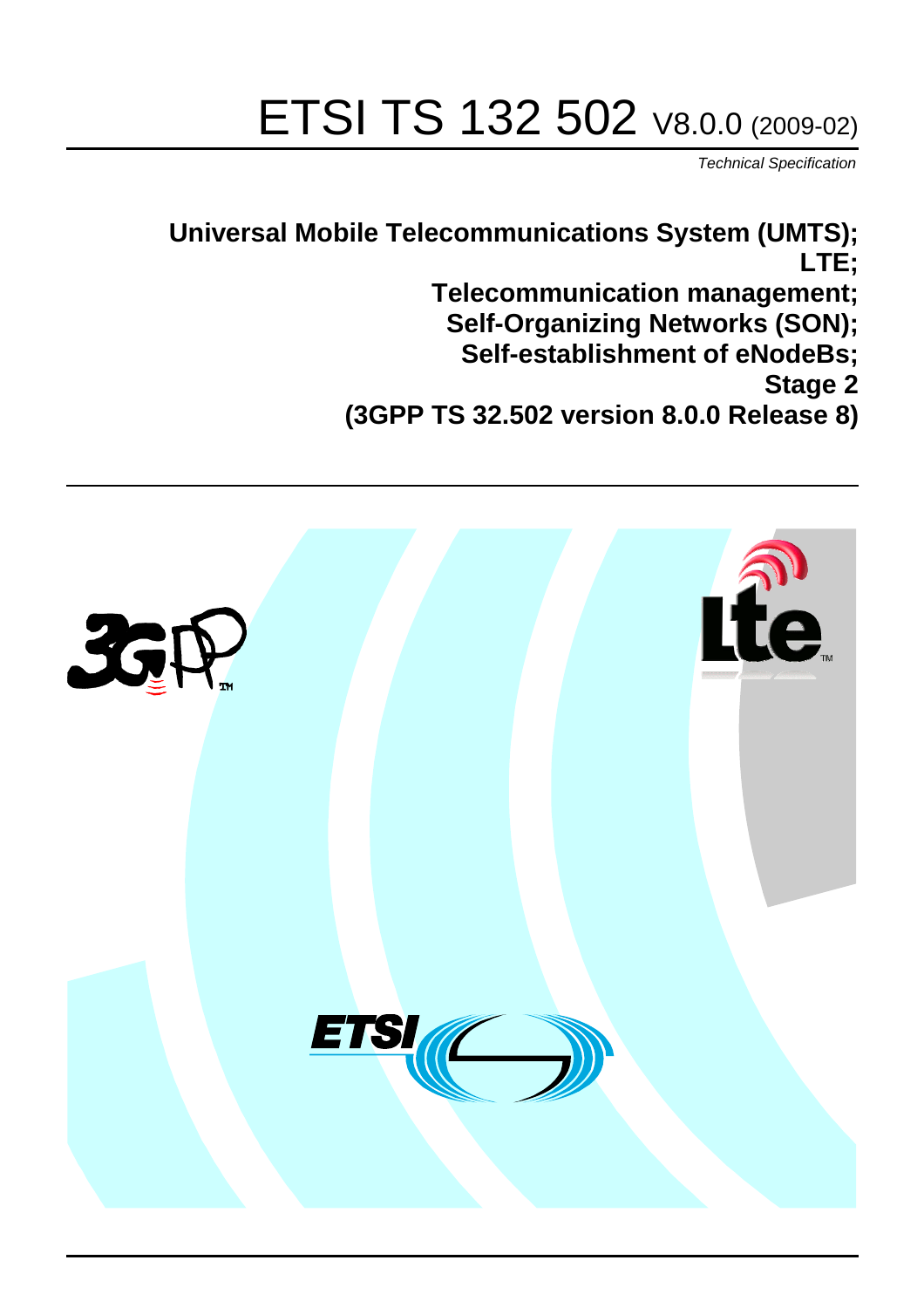Reference DTS/TSGS-0532502v800

> Keywords LTE, UMTS

#### *ETSI*

#### 650 Route des Lucioles F-06921 Sophia Antipolis Cedex - FRANCE

Tel.: +33 4 92 94 42 00 Fax: +33 4 93 65 47 16

Siret N° 348 623 562 00017 - NAF 742 C Association à but non lucratif enregistrée à la Sous-Préfecture de Grasse (06) N° 7803/88

#### *Important notice*

Individual copies of the present document can be downloaded from: http://www.etsi.org

The present document may be made available in more than one electronic version or in print. In any case of existing or perceived difference in contents between such versions, the reference version is the Portable Document Format (PDF). In case of dispute, the reference shall be the printing on ETSI printers of the PDF version kept on a specific network drive within ETSI Secretariat.

Users of the present document should be aware that the document may be subject to revision or change of status. Information on the current status of this and other ETSI documents is available at http://portal.etsi.org/tb/status/status.asp

If you find errors in the present document, please send your comment to one of the following services: http://portal.etsi.org/chaircor/ETSI\_support.asp

#### *Copyright Notification*

No part may be reproduced except as authorized by written permission. The copyright and the foregoing restriction extend to reproduction in all media.

> © European Telecommunications Standards Institute 2009. All rights reserved.

**DECT**TM, **PLUGTESTS**TM, **UMTS**TM, **TIPHON**TM, the TIPHON logo and the ETSI logo are Trade Marks of ETSI registered for the benefit of its Members.

**3GPP**TM is a Trade Mark of ETSI registered for the benefit of its Members and of the 3GPP Organizational Partners. **LTE**™ is a Trade Mark of ETSI currently being registered

for the benefit of its Members and of the 3GPP Organizational Partners.

**GSM**® and the GSM logo are Trade Marks registered and owned by the GSM Association.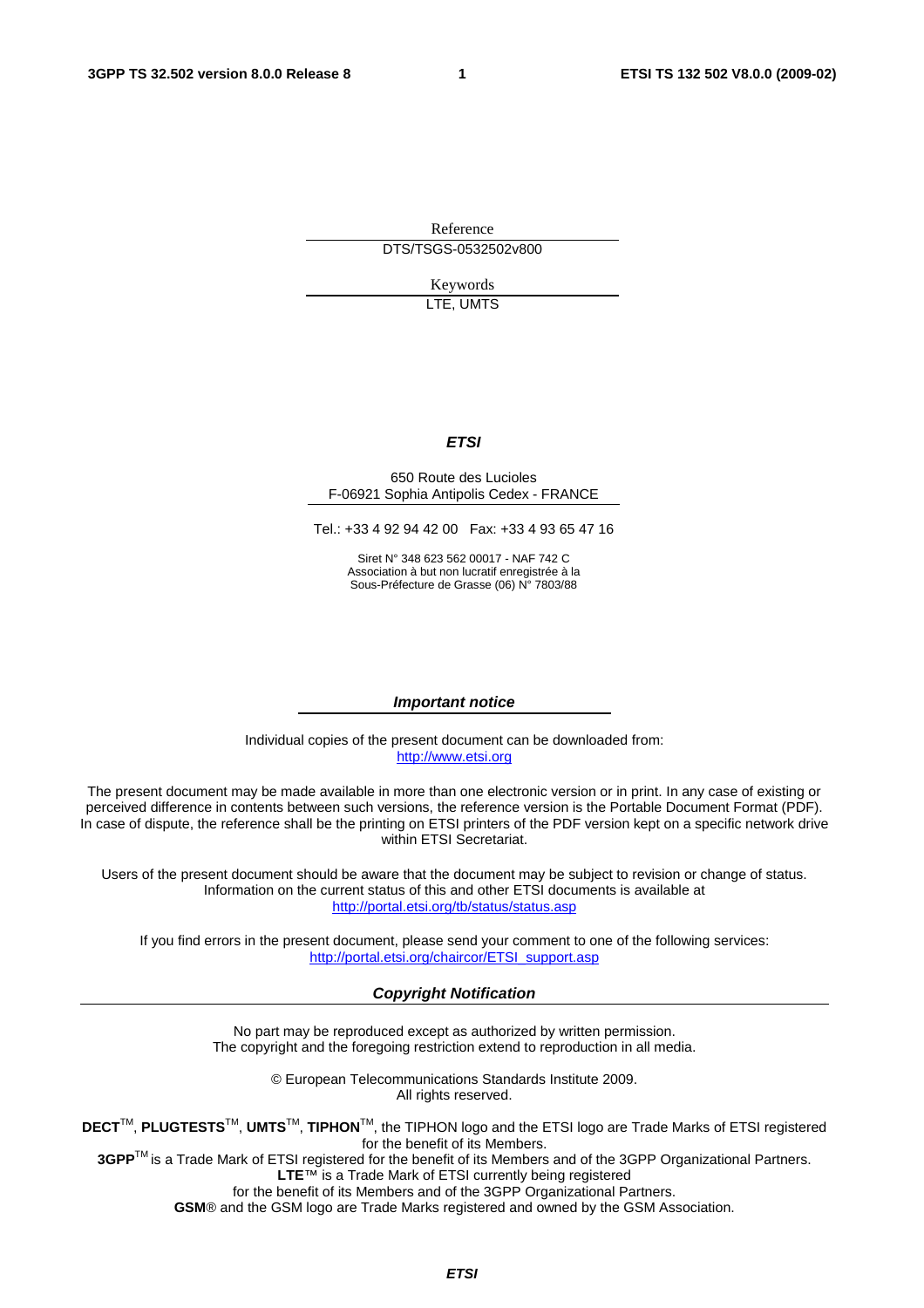### Intellectual Property Rights

IPRs essential or potentially essential to the present document may have been declared to ETSI. The information pertaining to these essential IPRs, if any, is publicly available for **ETSI members and non-members**, and can be found in ETSI SR 000 314: *"Intellectual Property Rights (IPRs); Essential, or potentially Essential, IPRs notified to ETSI in respect of ETSI standards"*, which is available from the ETSI Secretariat. Latest updates are available on the ETSI Web server (http://webapp.etsi.org/IPR/home.asp).

Pursuant to the ETSI IPR Policy, no investigation, including IPR searches, has been carried out by ETSI. No guarantee can be given as to the existence of other IPRs not referenced in ETSI SR 000 314 (or the updates on the ETSI Web server) which are, or may be, or may become, essential to the present document.

### Foreword

This Technical Specification (TS) has been produced by ETSI 3rd Generation Partnership Project (3GPP).

The present document may refer to technical specifications or reports using their 3GPP identities, UMTS identities or GSM identities. These should be interpreted as being references to the corresponding ETSI deliverables.

The cross reference between GSM, UMTS, 3GPP and ETSI identities can be found under http://webapp.etsi.org/key/queryform.asp.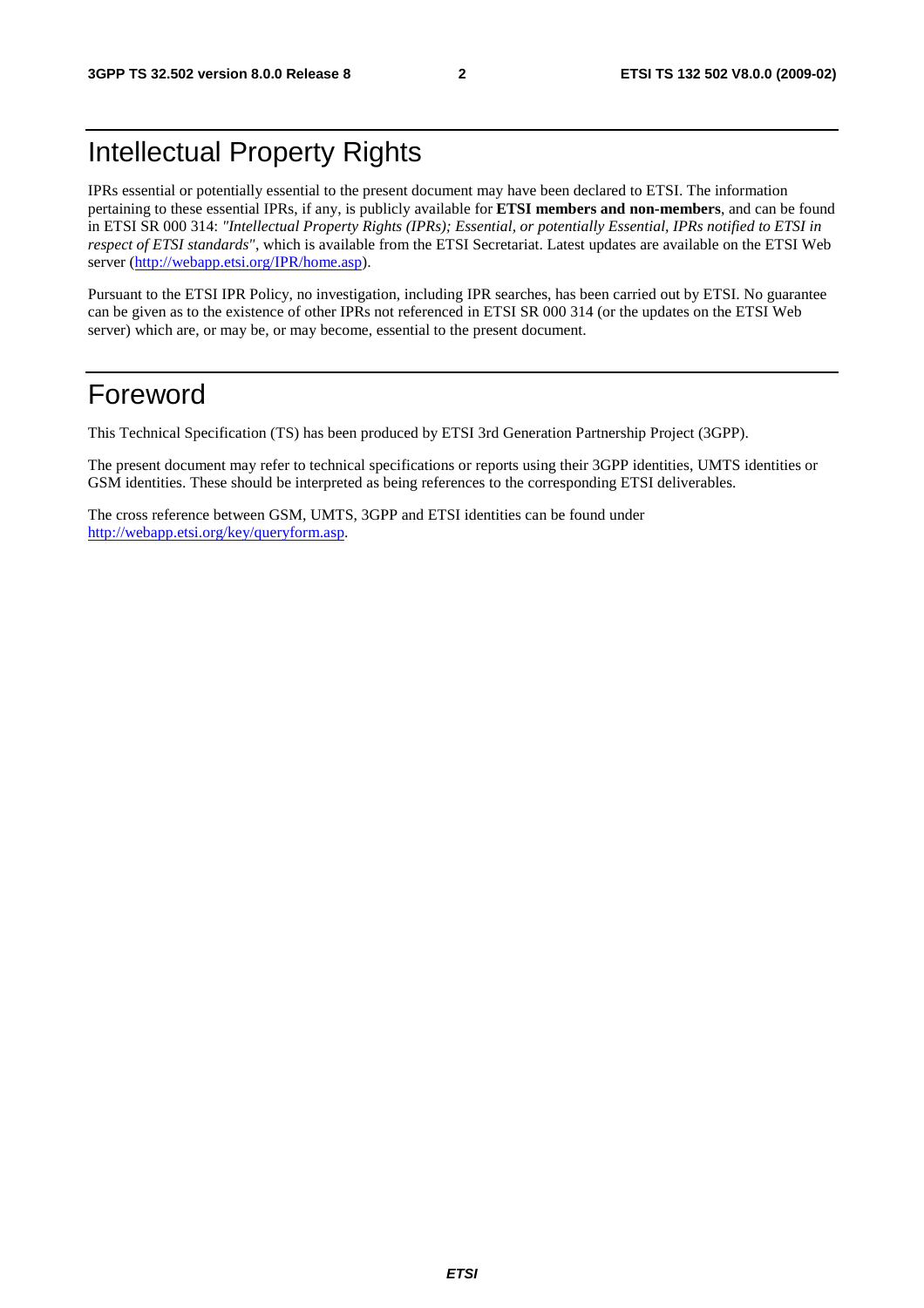#### $\mathbf{3}$

### Contents

| 1<br>3<br>3.1<br>3.2<br>4<br>4.1<br>4.2<br>4.2.1<br>4.2.1.1<br>4.2.1.1.2<br>4.2.1.1.2<br>4.2.1.1.3<br>4.2.1.1.3.1<br>4.3<br>4.3.1<br>4.3.1.1<br>5<br>5.1<br>5.2<br>5.2.1<br>5.2.2<br>5.3<br>5.3.1<br>5.3.1.1<br>5.3.1.2<br>5.3.1.2<br>5.3.2<br>5.3.2.1<br>5.3.2.2<br>Attributes<br>5.3.2.2<br>5.3.3<br>5.3.3.1<br>5.3.3.2<br>5.3.3.2<br>5.3.4<br>5.3.4.1<br>4.3.4.2<br>4.3.4.3<br>5.4<br>5.4.1<br>5.4.1.1<br>5.4.1.2<br>5.4.1.3<br>5.4.2<br>5.4.2.1<br>5.4.2.2<br>5.4.2.3 |   |  |
|---------------------------------------------------------------------------------------------------------------------------------------------------------------------------------------------------------------------------------------------------------------------------------------------------------------------------------------------------------------------------------------------------------------------------------------------------------------------------|---|--|
|                                                                                                                                                                                                                                                                                                                                                                                                                                                                           |   |  |
|                                                                                                                                                                                                                                                                                                                                                                                                                                                                           |   |  |
|                                                                                                                                                                                                                                                                                                                                                                                                                                                                           |   |  |
|                                                                                                                                                                                                                                                                                                                                                                                                                                                                           |   |  |
|                                                                                                                                                                                                                                                                                                                                                                                                                                                                           | 2 |  |
|                                                                                                                                                                                                                                                                                                                                                                                                                                                                           |   |  |
|                                                                                                                                                                                                                                                                                                                                                                                                                                                                           |   |  |
|                                                                                                                                                                                                                                                                                                                                                                                                                                                                           |   |  |
|                                                                                                                                                                                                                                                                                                                                                                                                                                                                           |   |  |
|                                                                                                                                                                                                                                                                                                                                                                                                                                                                           |   |  |
|                                                                                                                                                                                                                                                                                                                                                                                                                                                                           |   |  |
|                                                                                                                                                                                                                                                                                                                                                                                                                                                                           |   |  |
|                                                                                                                                                                                                                                                                                                                                                                                                                                                                           |   |  |
|                                                                                                                                                                                                                                                                                                                                                                                                                                                                           |   |  |
|                                                                                                                                                                                                                                                                                                                                                                                                                                                                           |   |  |
|                                                                                                                                                                                                                                                                                                                                                                                                                                                                           |   |  |
|                                                                                                                                                                                                                                                                                                                                                                                                                                                                           |   |  |
|                                                                                                                                                                                                                                                                                                                                                                                                                                                                           |   |  |
|                                                                                                                                                                                                                                                                                                                                                                                                                                                                           |   |  |
|                                                                                                                                                                                                                                                                                                                                                                                                                                                                           |   |  |
|                                                                                                                                                                                                                                                                                                                                                                                                                                                                           |   |  |
|                                                                                                                                                                                                                                                                                                                                                                                                                                                                           |   |  |
|                                                                                                                                                                                                                                                                                                                                                                                                                                                                           |   |  |
|                                                                                                                                                                                                                                                                                                                                                                                                                                                                           |   |  |
|                                                                                                                                                                                                                                                                                                                                                                                                                                                                           |   |  |
|                                                                                                                                                                                                                                                                                                                                                                                                                                                                           |   |  |
|                                                                                                                                                                                                                                                                                                                                                                                                                                                                           |   |  |
|                                                                                                                                                                                                                                                                                                                                                                                                                                                                           |   |  |
|                                                                                                                                                                                                                                                                                                                                                                                                                                                                           |   |  |
|                                                                                                                                                                                                                                                                                                                                                                                                                                                                           |   |  |
|                                                                                                                                                                                                                                                                                                                                                                                                                                                                           |   |  |
|                                                                                                                                                                                                                                                                                                                                                                                                                                                                           |   |  |
|                                                                                                                                                                                                                                                                                                                                                                                                                                                                           |   |  |
|                                                                                                                                                                                                                                                                                                                                                                                                                                                                           |   |  |
|                                                                                                                                                                                                                                                                                                                                                                                                                                                                           |   |  |
|                                                                                                                                                                                                                                                                                                                                                                                                                                                                           |   |  |
|                                                                                                                                                                                                                                                                                                                                                                                                                                                                           |   |  |
|                                                                                                                                                                                                                                                                                                                                                                                                                                                                           |   |  |
|                                                                                                                                                                                                                                                                                                                                                                                                                                                                           |   |  |
|                                                                                                                                                                                                                                                                                                                                                                                                                                                                           |   |  |
|                                                                                                                                                                                                                                                                                                                                                                                                                                                                           |   |  |
|                                                                                                                                                                                                                                                                                                                                                                                                                                                                           |   |  |
|                                                                                                                                                                                                                                                                                                                                                                                                                                                                           |   |  |
|                                                                                                                                                                                                                                                                                                                                                                                                                                                                           |   |  |
|                                                                                                                                                                                                                                                                                                                                                                                                                                                                           |   |  |
|                                                                                                                                                                                                                                                                                                                                                                                                                                                                           |   |  |
|                                                                                                                                                                                                                                                                                                                                                                                                                                                                           |   |  |
|                                                                                                                                                                                                                                                                                                                                                                                                                                                                           |   |  |
|                                                                                                                                                                                                                                                                                                                                                                                                                                                                           |   |  |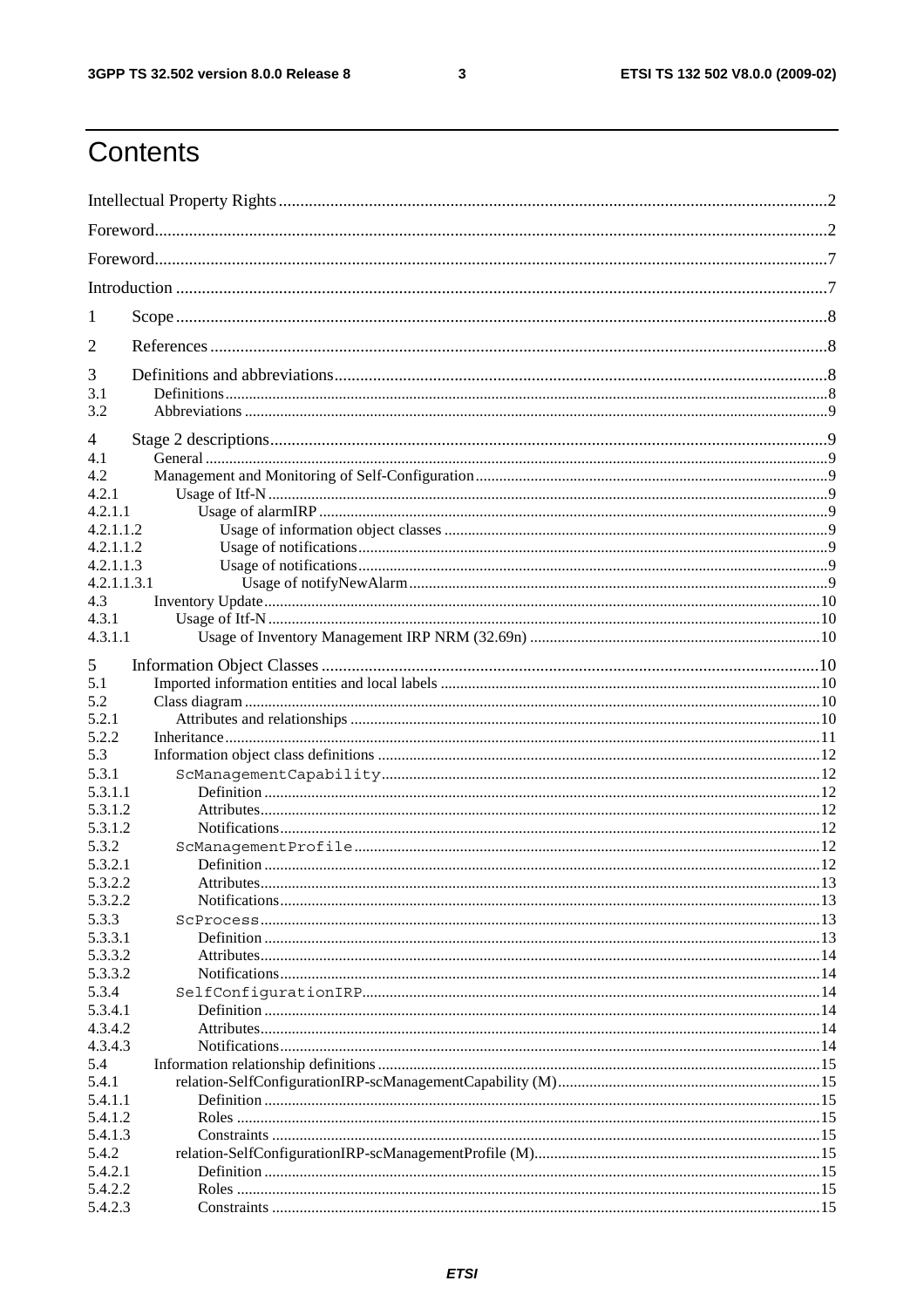| 5.4.3     |     |
|-----------|-----|
| 5.4.3.1   |     |
| 5.4.3.2   |     |
| 5.4.3.3   |     |
| 5.4.4     |     |
| 5.4.4.1   |     |
| 5.4.4.2   |     |
| 5.4.4.3   |     |
| 5.4.5     |     |
| 5.4.5.1   |     |
| 5.4.5.2   |     |
| 5.4.5.3   |     |
| 5.5       |     |
| 5.5.1     |     |
| 5.5.2     |     |
| 5.6       |     |
| 5.7       |     |
|           |     |
| 6         |     |
| 6.1       |     |
| 6.2       |     |
| 6.3       |     |
| 6.4       |     |
| 6.4.1     |     |
| 6.4.1.1   |     |
| 6.4.1.2   |     |
| 6.4.1.3   |     |
| 6.4.1.4   |     |
| 6.4.1.5   |     |
| 6.4.1.6   |     |
| 6.4.2     |     |
| 6.4.2.1   |     |
|           |     |
| 6.4.2.2   |     |
| 6.4.2.3   |     |
| 6.4.2.4   |     |
| 6.4.2.5   |     |
| 6.4.2.6   |     |
| 6.4.2.6.1 |     |
| 6.4.3     |     |
| 6.4.3.1   |     |
| 6.4.3.2   |     |
| 6.4.3.3   |     |
| 6.4.3.4   |     |
| 6.4.3.5   |     |
| 6.4.3.6   | .22 |
| 6.4.3.6.1 | .22 |
| 6.4.4     | .22 |
| 6.4.4.1   | .22 |
| 6.4.4.2   | .22 |
| 6.4.4.3   | .22 |
| 6.4.4.4   |     |
| 6.4.4.5   |     |
| 6.4.4.6   |     |
| 6.4.4.6.1 |     |
| 6.4.5     |     |
| 6.4.5.1   |     |
| 6.4.5.2   |     |
| 6.4.5.3   |     |
| 6.4.5.4   |     |
| 6.4.5.5   |     |
| 6.4.5.6   |     |
|           |     |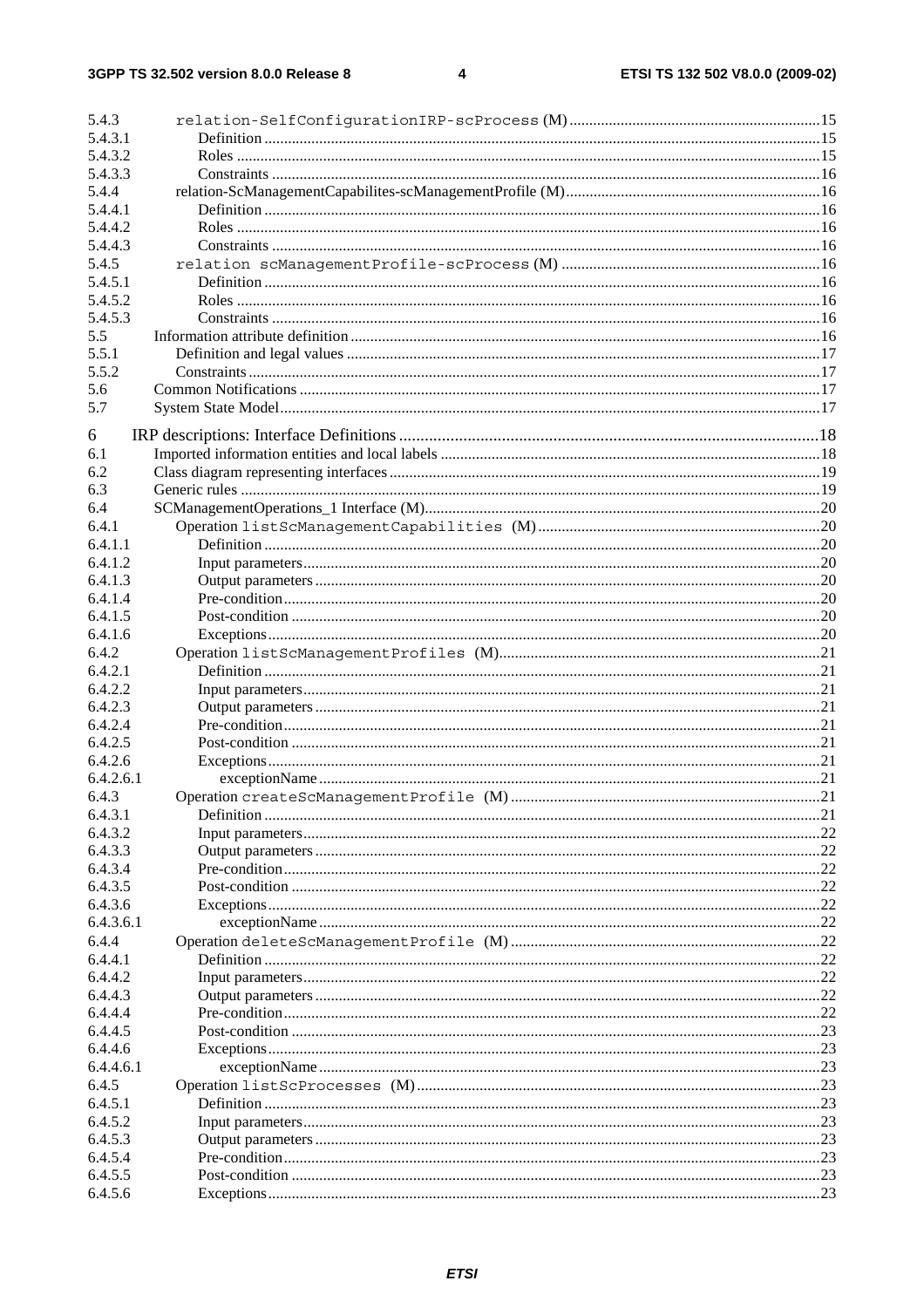#### $\overline{\mathbf{5}}$

| 6.4.5.6.1              |     |
|------------------------|-----|
| 6.4.                   |     |
| 6.4.6.1                |     |
| 6.4.6.2                |     |
| 6.4.6.3                |     |
| 6.4.6.4                |     |
| 6.4.6.5                |     |
| 6.4.6.6                |     |
| 6.4.6.6.1              |     |
| 6.4.7                  |     |
| 6.4.7.1                |     |
| 6.4.7.2                |     |
| 6.4.7.3                |     |
| 6.4.7.4<br>6.4.7.5     |     |
| 6.4.7.6                |     |
| 6.4.7.6.1              |     |
| 6.5                    |     |
| 6.5.1                  |     |
| 6.5.1.1                |     |
| 6.5.1.2                |     |
| 6.5.1.3                |     |
| 6.5.1.4                |     |
| 6.5.1.5                |     |
| 6.5.1.6                |     |
| 6.5.1.6.1              |     |
| 6.6                    |     |
| 6.6.1                  |     |
| 6.6.1.1                |     |
| 6.6.1.2                |     |
| 6.6.1.3                |     |
| 6.6.1.3.1              |     |
| 6.6.1.3.2              |     |
| 6.6.2                  |     |
| 6.6.2.1                |     |
| 6.6.2.2                |     |
| 6.6.2.3                |     |
|                        |     |
| 6.6.2.3.1              |     |
| 6.6.2.3.2              |     |
| 6.6.3                  |     |
| 6.6.3.1                |     |
| 6.6.3.2                |     |
| 6.6.3.3                |     |
| 6.6.3.3.1              |     |
| 6.6.3.3.2              |     |
| 6.6.4                  |     |
| 6.6.4.1                |     |
| 6.6.4.2                |     |
| 6.6.4.3                |     |
| 6.6.4.3.1<br>6.6.4.3.2 | .28 |
| 6.6.5                  |     |
| 6.6.5.1                |     |
| 6.6.5.2                |     |
| 6.6.5.3                |     |
| 6.6.5.3.1              |     |
| 6.6.5.3.2              |     |
| 6.6.6                  |     |
| 6.6.6.1                |     |
| 6.6.6.2<br>6.6.6.3     | .29 |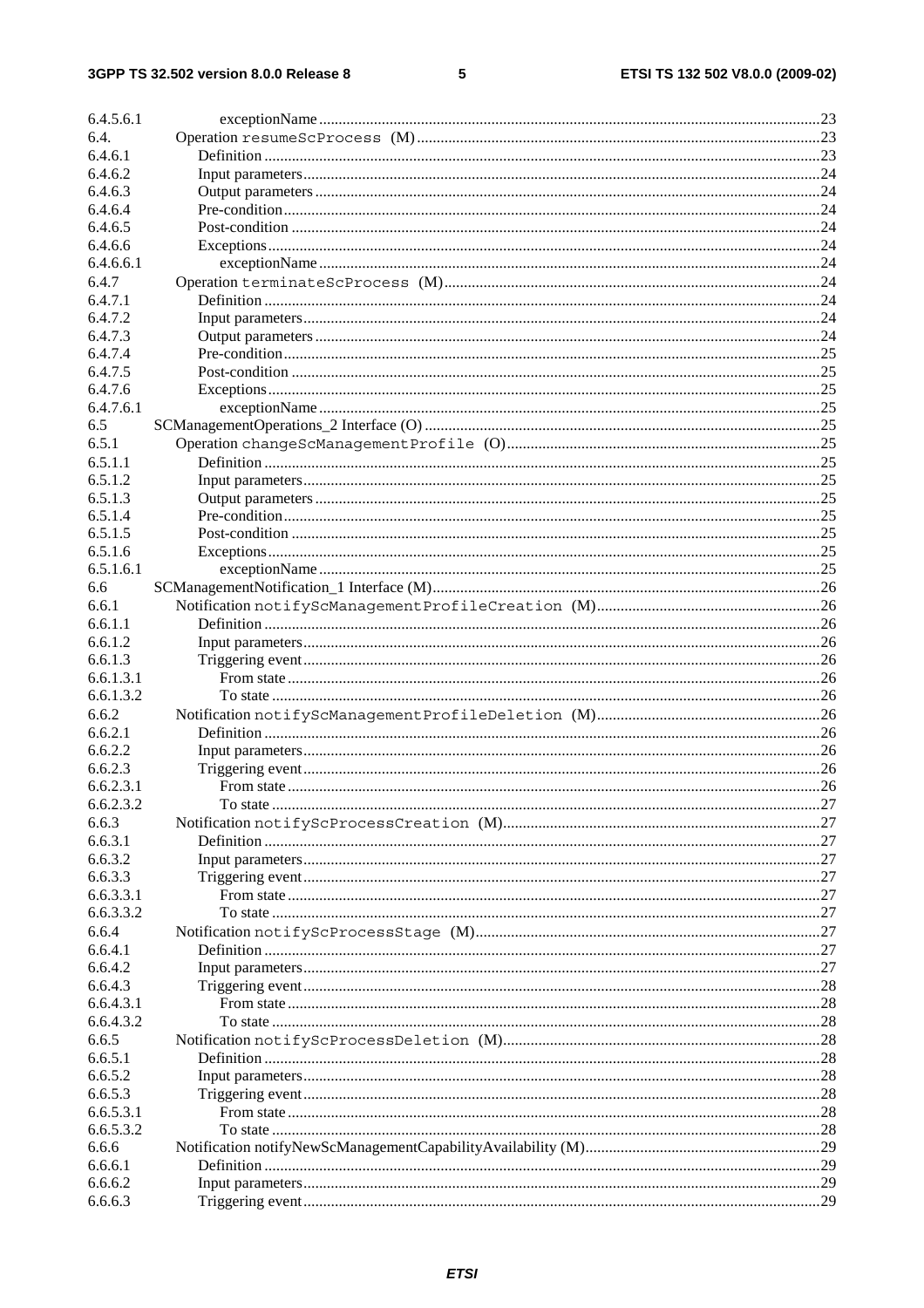$\bf 6$ 

| 6.6.6.3.1 |                        |  |
|-----------|------------------------|--|
| 6.6.6.3.2 |                        |  |
| 6.7       |                        |  |
| 6.7.1     |                        |  |
| 6.7.1.1   |                        |  |
| 6.7.1.2   |                        |  |
| 6.7.1.3   |                        |  |
| 6.7.1.3.1 |                        |  |
| 6.7.33.2  |                        |  |
|           | Annex A (informative): |  |
|           |                        |  |
|           |                        |  |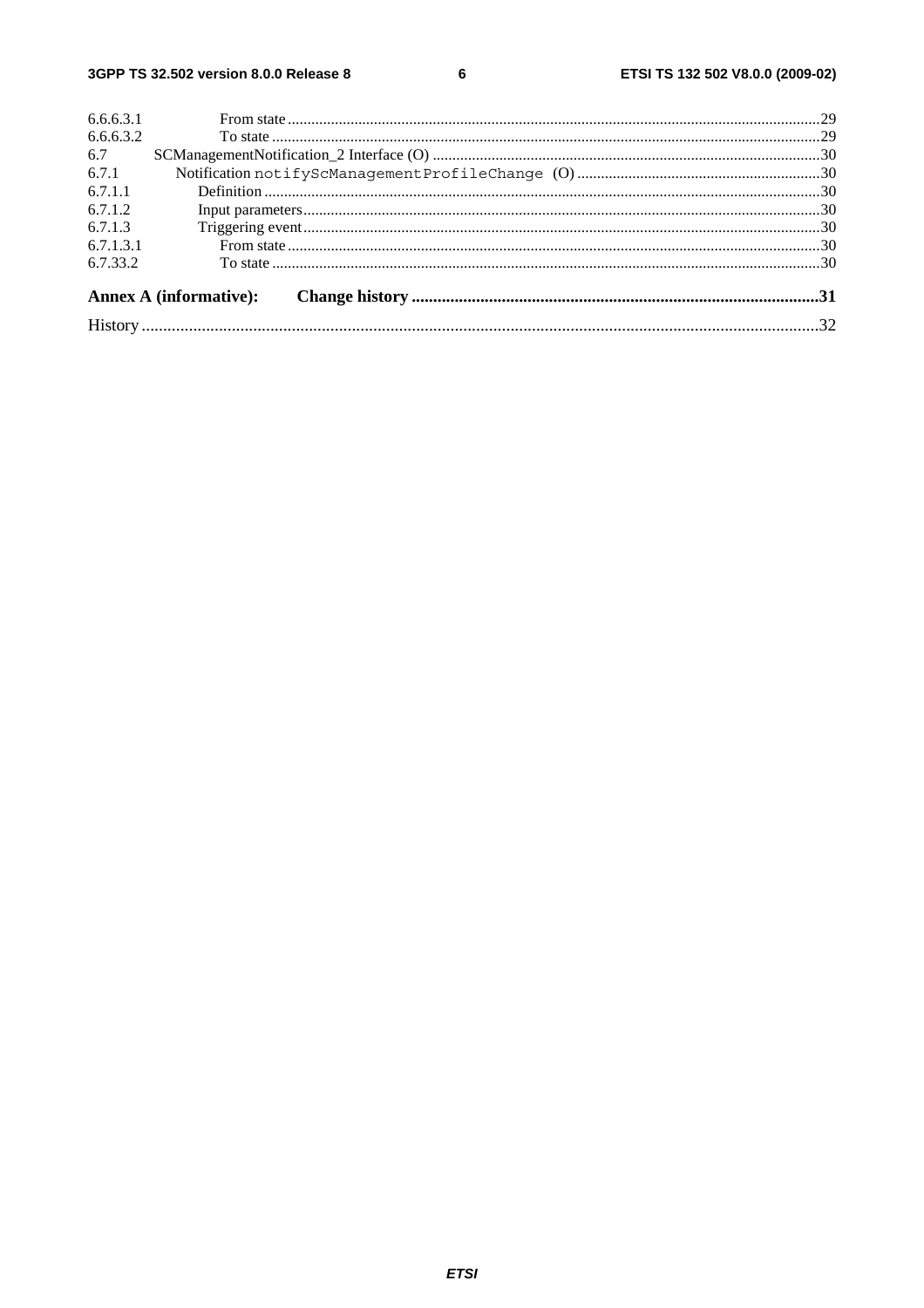### Foreword

This Technical Specification has been produced by the 3<sup>rd</sup> Generation Partnership Project (3GPP).

The contents of the present document are subject to continuing work within the TSG and may change following formal TSG approval. Should the TSG modify the contents of the present document, it will be re-released by the TSG with an identifying change of release date and an increase in version number as follows:

Version x.y.z

where:

- x the first digit:
	- 1 presented to TSG for information;
	- 2 presented to TSG for approval;
	- 3 or greater indicates TSG approved document under change control.
- y the second digit is incremented for all changes of substance, i.e. technical enhancements, corrections, updates, etc.
- z the third digit is incremented when editorial only changes have been incorporated in the document.

### Introduction

The present document is part of a TS-family covering the 3<sup>rd</sup> Generation Partnership Project Technical Specification Group Services and System Aspects, Telecommunication management; as identified below:

- 32.501: Self-Configuration of Network Elements; Concepts and Integration Reference Point (IRP) Requirements
- **32.502: Self-Configuration of Network Elements Integration Reference Point (IRP); Information Service (IS)**
- 32.503: Self-Configuration of Network Elements Integration Reference Point (IRP); Common Object Request Broker Architecture (CORBA) Solution Set (SS)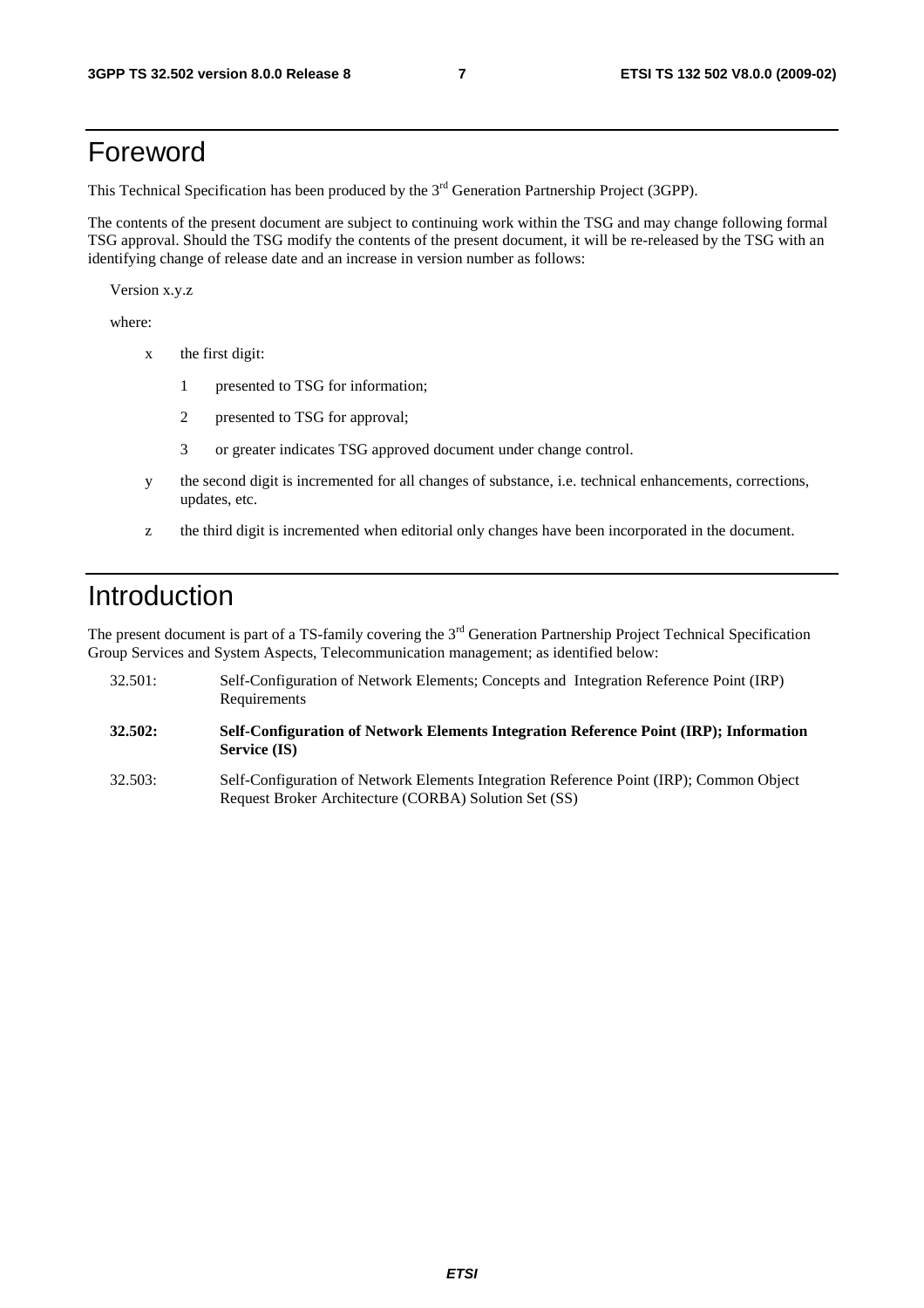### 1 Scope

The present document defines the Information Service (IS) part of the Self-Configuration IRP (SCIRP). It describes the semantics of the information and the interactions visible across Itf-N in a protocol independent way. The information is specified by means of Information Object Classes (IOCs) and the interactions by means of operations and notifications. The present document does not specify the syntax (encoding) of the information.

The scope of this version of the TS is restricted to self-configuration of eNBs.

The present documents also describes how already defined Itf-N functionalities are used in the context of Self-Configuration.

### 2 References

The following documents contain provisions which, through reference in this text, constitute provisions of the present document.

- References are either specific (identified by date of publication, edition number, version number, etc.) or non-specific.
- For a specific reference, subsequent revisions do not apply.
- For a non-specific reference, the latest version applies. In the case of a reference to a 3GPP document (including a GSM document), a non-specific reference implicitly refers to the latest version of that document *in the same Release as the present document*.
- [1] 3GPP TR 21.905: "Vocabulary for 3GPP Specifications".
- [2] 3GPP TS 32.101: "Telecommunication management; Principles and high level requirements".
- [3] 3GPP TS 32.102: "Telecommunication management; Architecture".
- [4] 3GPP TS 21.905: "Vocabulary for 3GPP Specifications".
- [5] 3GPP TR 32.816: "Telecommunication management; Study on Management of Evolved Universal Terrestrial Radio Access Network (E-UTRAN) and Evolved Packet Core (EPC)".
- [6] 3GPP TS 32.501: "Telecommunication management; Self-Configuration of Network Elements; Concepts and Integration Reference Point (IRP) Requirements".
- [7] 3GPP TS 32.532: "Telecommunication management; Software management Integration Reference Point (IRP); Information Service (IS)".
- [8] 3GPP TS 32.622: "Telecommunication management; Generic network resources Integration Reference Point (IRP); Network Resource Model (NRM)".
- [9] 3GPP TS 32.312: "Telecommunication management; Generic Integration Reference Point (IRP) management: Information Services".

### 3 Definitions and abbreviations

### 3.1 Definitions

For the purposes of the present document, the terms and definitions given in TS 32.101 [2], TS 32.102 [3] and TR 21.905 [4] and the following apply. A term defined in the present document takes precedence over the definition of the same term, if any, in TS 32.501 [6], TS 32.101 [1], TS 32.102 [2] and TS 21.905 [4], in that order.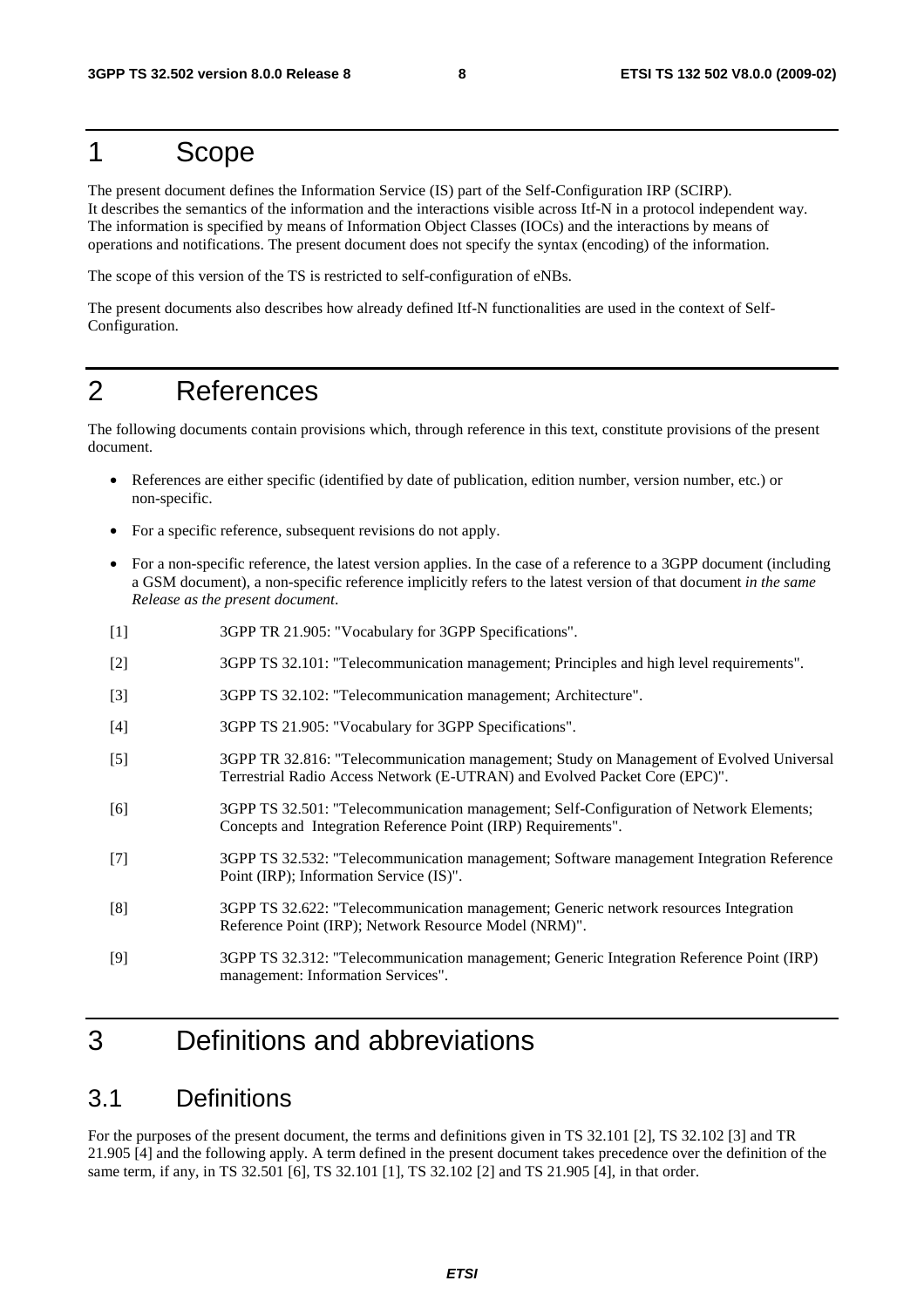### 3.2 Abbreviations

For the purposes of the present document, the abbreviations given in TR 21.905 [4], TS 32.501 [6] and the following apply. An abbreviation defined in the present document takes precedence over the definition of the same abbreviation, if any, in TR 21.905 [4] and TS 32.501 [6].

4 Stage 2 descriptions

### 4.1 General

For the logical/Physical architecture of functional blocs and their interactions see in TR 32.816 [5] and TS 32.501 [6].

### 4.2 Management and Monitoring of Self-Configuration

#### 4.2.1 Usage of Itf-N

For specifically defined interface see 6.3.1.

#### 4.2.1.1 Usage of alarmIRP

AlarmIRP is re-used for alarm reporting of self-establishment.

Specific definitions:

#### 4.2.1.1.2 Usage of information object classes

No specific definitions.

#### 4.2.1.1.2 Usage of notifications

No specific definitions.

#### 4.2.1.1.3 Usage of notifications

For notification without sub-clause no specific definitions exist.

#### 4.2.1.1.3.1 Usage of notifyNewAlarm

The parameter "probableCause" shall use one of the values "softwareDownloadFailure" (already defined), "softwareInstallationError" or "softwareFallbackError" (the latter two values need to be introduced)

For parameter alarmType the value "ProcessingErrorAlarm" should be used.

Parameters trendIndication and thresholdInfo should not be used.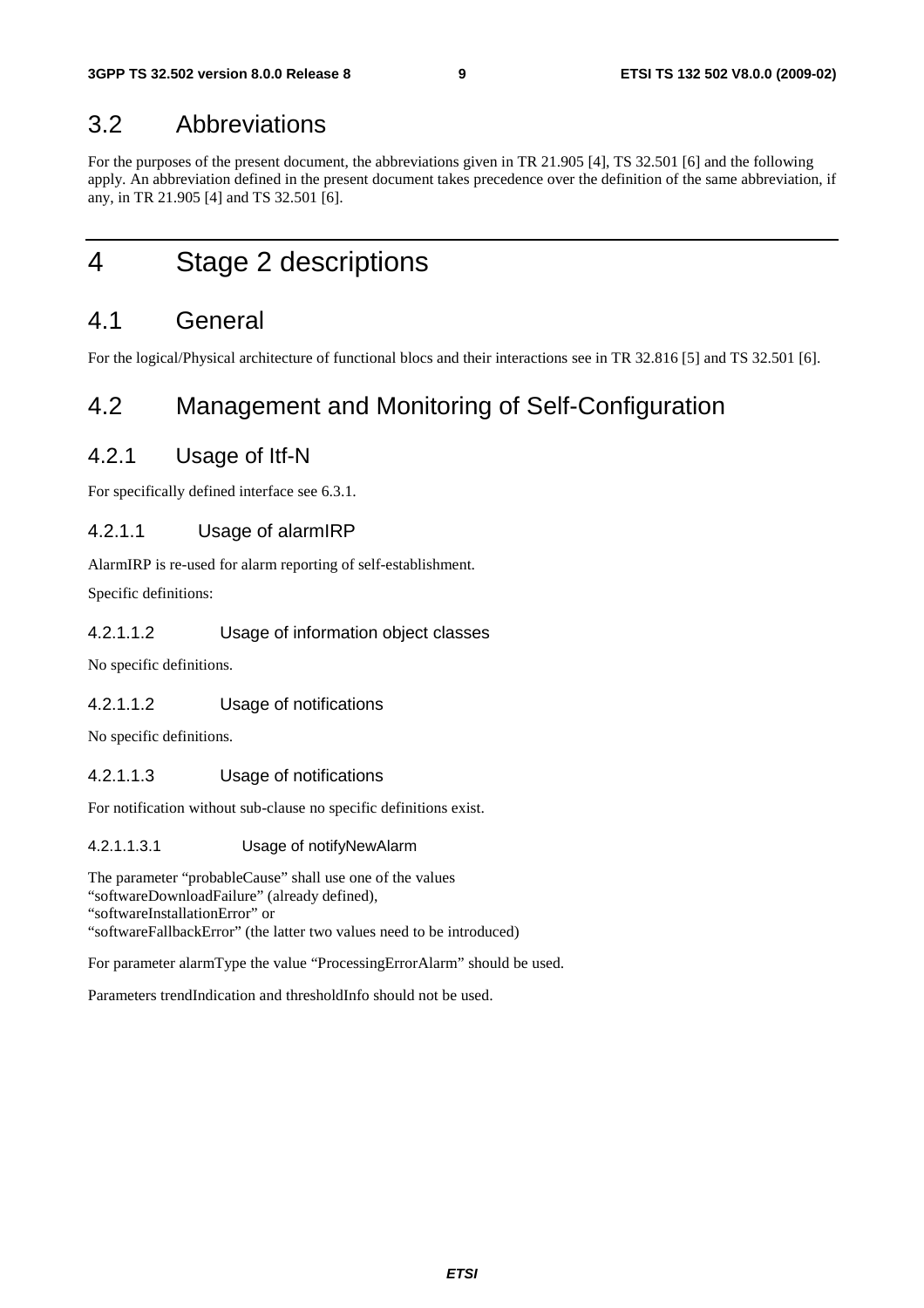### 4.3 Inventory Update

4.3.1 Usage of Itf-N

#### 4.3.1.1 Usage of Inventory Management IRP NRM (32.69n)

The Inventory Management NRM IRP shall be used.

### 5 Information Object Classes

### 5.1 Imported information entities and local labels

| Label reference                                   | Local label              |
|---------------------------------------------------|--------------------------|
| 32.532 [7], information object class,             | swMCapabilities          |
| swMCapabilities                                   |                          |
| 32.532 [7], information object class, swMProfile  | <b>IswMProfile</b>       |
| 32.532 [7], information object class, swMProcess  | <b>swMProcess</b>        |
| 3GPP TS 32.622 [6], information object class, Top | top                      |
| 3GPP TS 32.312 [7], information object class,     | <b>managedGenericIRP</b> |
| managedGenericIRP                                 |                          |

### 5.2 Class diagram

### 5.2.1 Attributes and relationships

The diagram reflects the definitions in the text of the following clauses. In case of conflict text takes precedence.

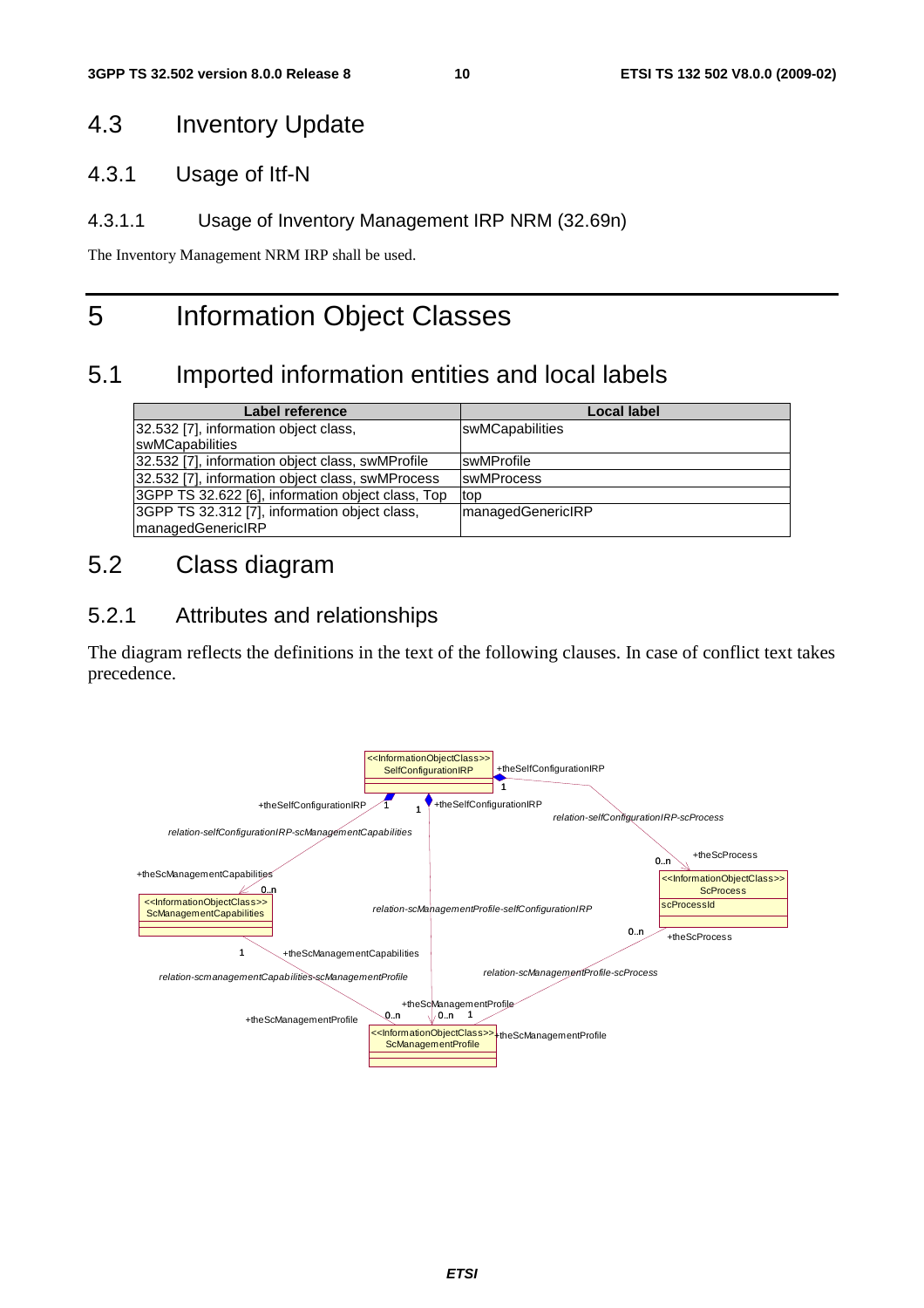### 5.2.2 Inheritance

 The diagram reflects the definitions in the text of the following clauses. In case of conflict text takes precedence.

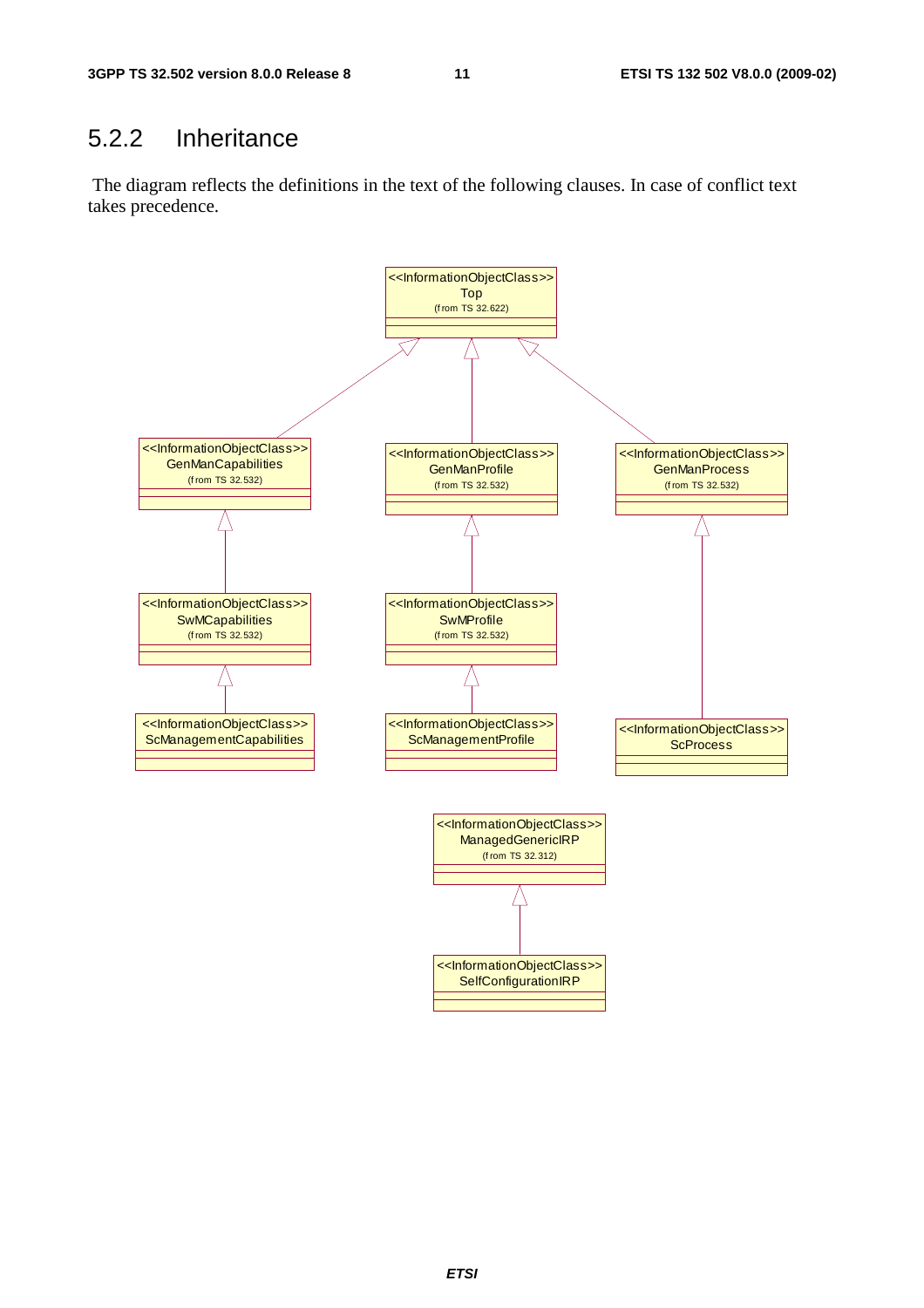### 5.3 Information object class definitions

#### 5.3.1 ScManagementCapability

#### 5.3.1.1 Definition

This object class is a sub-class of swMCapability and represents the IRPAgent's capabilities in support of self configuration.

It is created by the IRPAgent and cannot be modified by the IRPManager.

A ScManagementCapability object is valid for a certain NE type or a set of NE types. For an NE there shall be no ambiguity which ScManagementCapability object is valid for the NE. Multiple ScManagementCapability objects may be instantiated in the IRPAgent.

The object identifies

a) the sequence of the self-configuration steps

and for each step

a.1) the NE behavior in case the step does not perform normally

a.2) the possibility, whether before the step a stop point can be selected, such that the selfconfiguration step is suspended and waits for a request by the IRPManager to resume.

Information on Requirements Traceability:

| <b>Referenced TS</b> | <b>Requirement label</b> | <b>Comment</b> |
|----------------------|--------------------------|----------------|
| 3GPP TS 32.501 [6]   | <b>REQ SCMAN FUN 1</b>   |                |
| 3GPP TS 32.501 [6]   | REQ SCSW FUN 4           |                |
| 3GPP TS 32.501 [6]   | REQ SCSW FUN 5           |                |

#### 5.3.1.2 Attributes

All attributes inherited from IOC swMCapability.

Additional attributes: None

#### 5.3.1.2 Notifications

| ----<br>ш                                                   | <b>THEFT AND</b> |  |
|-------------------------------------------------------------|------------------|--|
| $\cdots$<br>noti<br>vailabilitv<br>/New<br>. Manager<br>۰N. |                  |  |

#### 5.3.2 ScManagementProfile

#### 5.3.2.1 Definition

This object class is a sub-class of swMProfile. It represents the IRPManager decision related to self configuration.

A ScManagementProfile object is valid for a certain NE type or a set of NE types. For an NE starting its self-configuration process (see ScProcess) there shall be no ambiguity which ScManagementProfile is valid for the NE.

Multiple ScManagementProfile objects may be instantiated in the IRPAgent.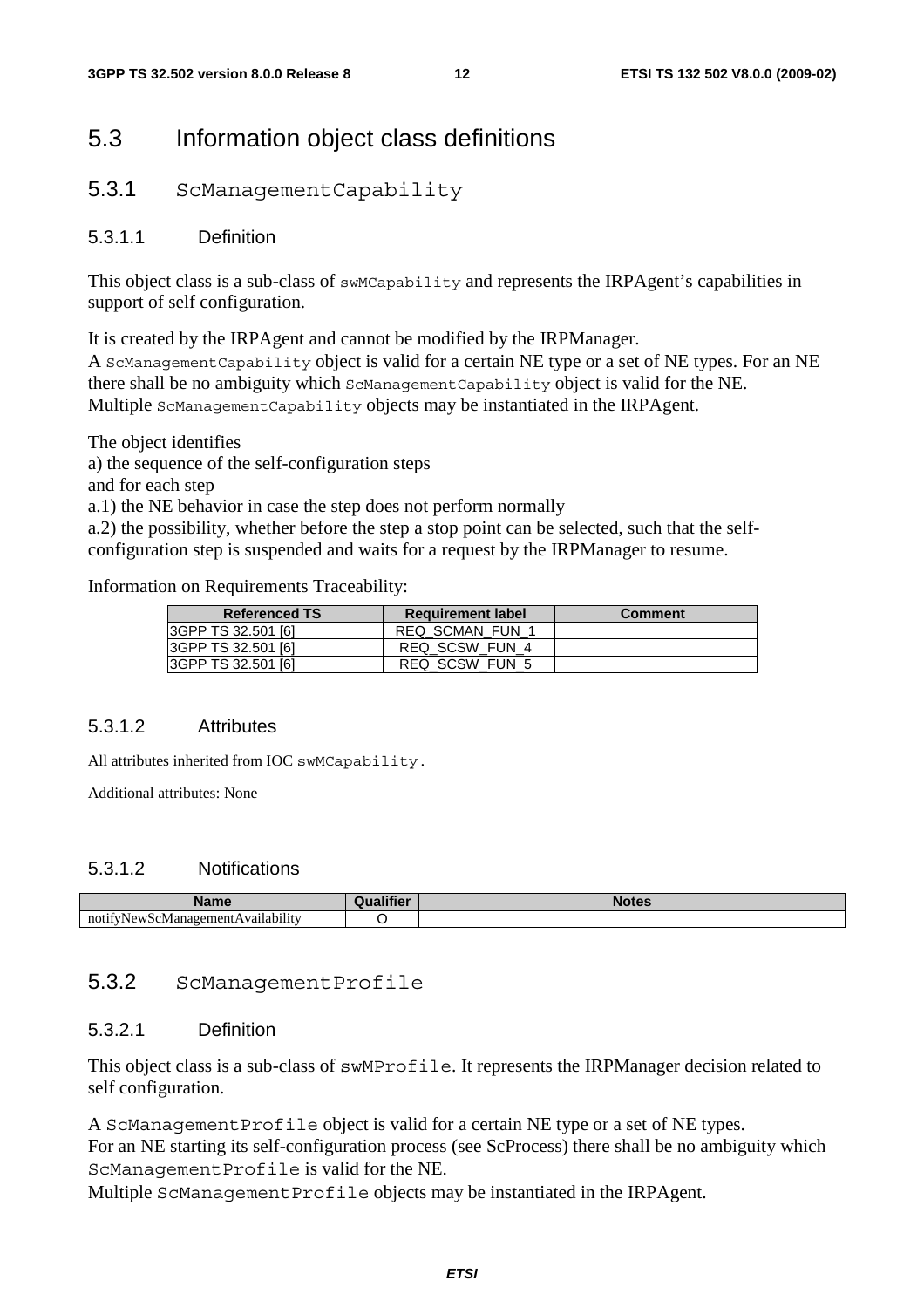By using this object the IRPManager decides which of the possible stop points offered in scManagementCapability are used to suspend the self-configuration process of the specified NE type (or set of NE types).

Information on Requirements Traceability:

| <b>Referenced TS</b> | <b>Requirement label</b> | <b>Comment</b> |
|----------------------|--------------------------|----------------|
| 3GPP TS 32.501 [6]   | <b>REQ SCMAN FUN 1</b>   |                |
| 3GPP TS 32.501 [6]   | REQ SCMAN FUN 2          |                |
| 3GPP TS 32.501 [6]   | REQ SCMON FUN 3          |                |
| 3GPP TS 32.501 [6]   | REQ SCSW FUN 5           |                |
| 3GPP TS 32.501 [6]   | REQ SCSW_FUN_6           |                |

#### 5.3.2.2 Attributes

All attributes inherited from IOC swMProfile.

Additional attributes: None.

#### 5.3.2.2 Notifications

| <b>Name</b>                       | Qualifier | <b>Notes</b>                            |
|-----------------------------------|-----------|-----------------------------------------|
| notifyScManagementProfileCreation | М         |                                         |
| notifyScManagementProfileChanged  | CМ        | Condition: Present if operation         |
|                                   |           | changeScManagementProfile is supported. |
| notifyScManagementProfileDeletion | М         |                                         |

#### 5.3.3 ScProcess

#### 5.3.3.1 Definition

This object class is a sub-class of genManProcess . It describes the Self Configuration process for an NE. It allows the IRPManager to be informed about the current progress of the Self Configuration process and where stop points are set. No intervention of the IRPManager is foreseen except to provide indication to resume after a stop point was reached or to abort the self-configuration.

When the automated management process for an NE starts, an instance of the scProcess is created automatically.

The id of the scProcess shall be identical to the identifier of the NE and identify the scProcess instance uniquely.

The steps in the stepInfoList shall conform to the content of the relevant scManagementProfile instance.

Examples:

1. If the stepsAndSelectedStopPointList of scManagementProfile indicates

 $stopPointCanBeSetBeforeThisStep=No$  for step X, then the entry for step X in the stepInfoList of scProcess can only have the value stopPointIsNotSet .

2. All steps within the stepInfoList shall have the same sequenceNumberInScProcess as in the scStepList of scManagementProfile.

When there is no relevant scManagementProfile at creation time of scProcess, then the IRPAgent creates the scProcess based on the relevant scManagementCapability. In this case preferably no stop point shall be set in the self configuration process.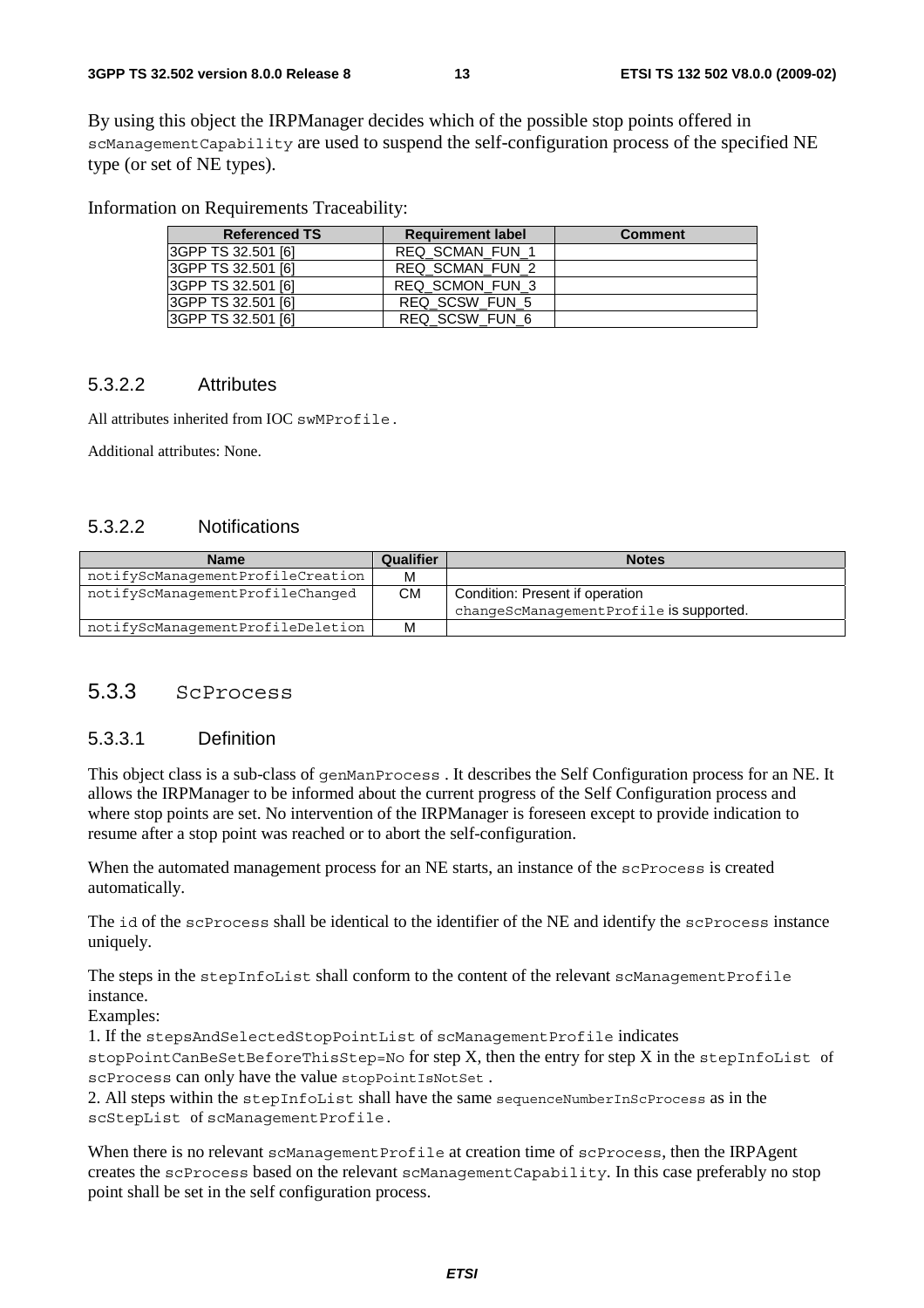When the last step of the self configuration process is completed successfully, the scProcess instance is deleted automatically.

When self configuration process is terminated by the IRPManager, the scProcess instance is deleted automatically.

Information on Requirements Traceability:

| <b>Referenced TS</b> | <b>Requirement label</b> | <b>Comment</b> |
|----------------------|--------------------------|----------------|
| 3GPP TS 32.501 [6]   | REQ SCMAN_FUN_3          |                |
| I3GPP TS 32.501 [6]  | REQ SCMAN FUN 4          |                |
| 3GPP TS 32.501 [6]   | REQ SCMON FUN 2          |                |
| I3GPP TS 32.501 [6]  | REQ SCMON FUN 4          |                |
| 3GPP TS 32.501 [6]   | REQ SCMON FUN 5          |                |
| 3GPP TS 32.501 [6]   | IREQ SCMON FUN 6         |                |

#### 5.3.3.2 Attributes

All attributes inherited from IOC GenManProcess.

No additional attributes.

#### 5.3.3.2 Notifications

| <b>Name</b>             | Qualifier | <b>Notes</b> |
|-------------------------|-----------|--------------|
| notifyScProcessCreation | М         |              |
| notifyScProcessStage    | М         |              |
| notifyScProcessDeletion | М         |              |

#### 5.3.4 SelfConfigurationIRP

#### 5.3.4.1 Definition

This information object represents a self-configuration IRP. It inherits from IOC managedGenericIRP.

#### 4.3.4.2 Attributes

All attributes inherited from IOC managedGenericIRP.

Additional attributes: None.

#### 4.3.4.3 Notifications

All notifications inherited from IOC managedGenericIRP.

Additional notifications: None.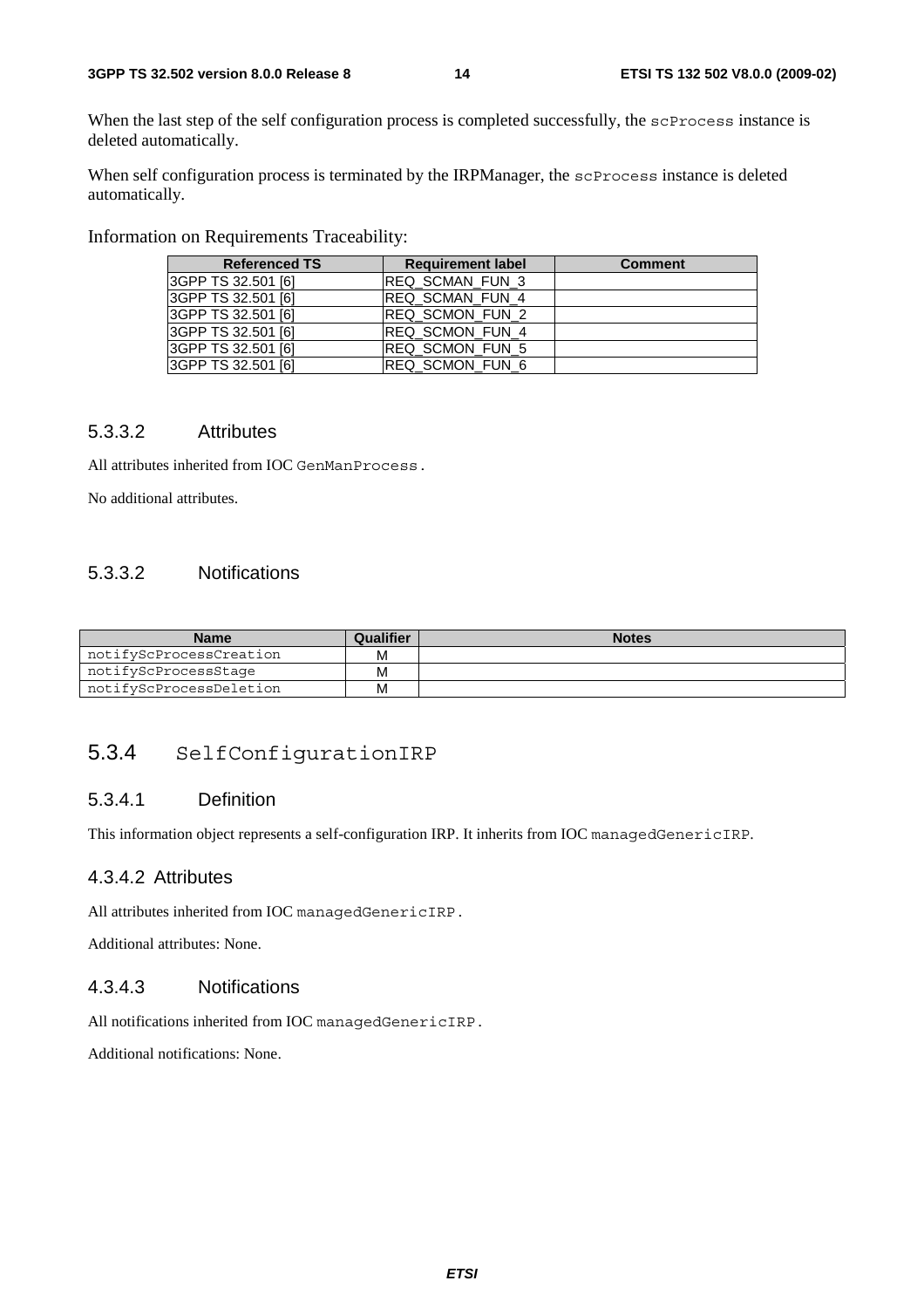### 5.4 Information relationship definitions

### 5.4.1 relation-SelfConfigurationIRPscManagementCapability (M)

#### 5.4.1.1 Definition

This represents the relationship between SelfConfigurationIRP and ScManagementCapability.

#### 5.4.1.2 Roles

| <b>Name</b>               | <b>Definition</b>                         |
|---------------------------|-------------------------------------------|
| theSelfConfigurationIRP   | It represents the SelfConfigurationIRP.   |
| theScManagementCapability | It represents the ScManagement Capability |

#### 5.4.1.3 Constraints

There is no constraint for this relationship.

#### 5.4.2 relation-SelfConfigurationIRP-scManagementProfile (M)

#### 5.4.2.1 Definition

This represents the relationship between SelfConfigurationIRP and ScManagementProfile.

#### 5.4.2.2 Roles

| <b>Name</b>             | <b>Definition</b>                       |
|-------------------------|-----------------------------------------|
| theSelfConfigurationIRP | It represents the SelfConfigurationIRP. |
| theScManagementProfile  | It represents the ScManagement Profile. |

#### 5.4.2.3 Constraints

There is no constraint for this relationship.

#### 5.4.3 relation-SelfConfigurationIRP-scProcess (M)

#### 5.4.3.1 Definition

This represents the relationship between SelfConfigurationIRP and ScProcess.

#### 5.4.3.2 Roles

| <b>Name</b>             | <b>Definition</b>                       |
|-------------------------|-----------------------------------------|
| theSelfConfigurationIRP | It represents the SelfConfigurationIRP. |
| theScProcess            | It represents the ScProcess.            |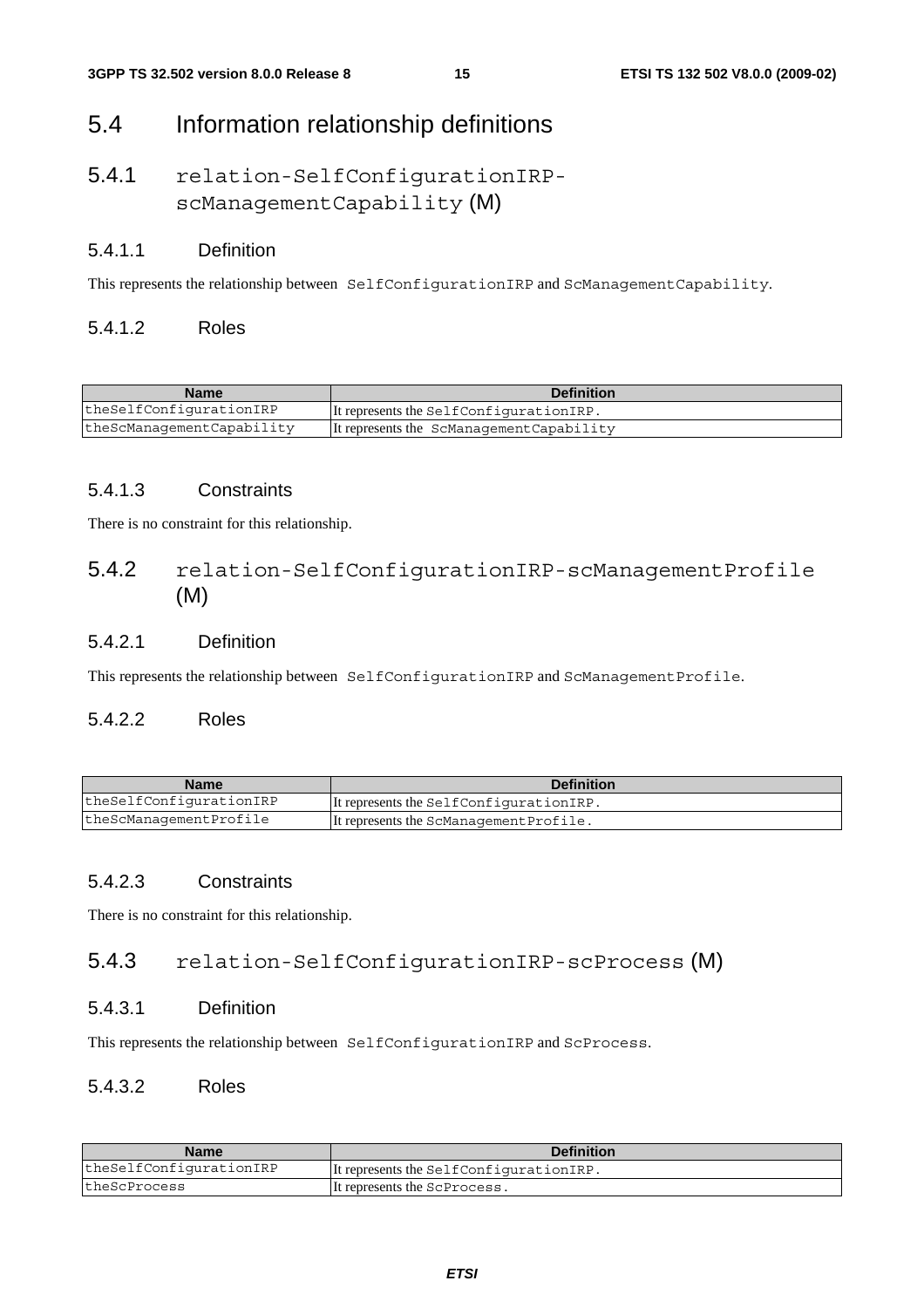#### 5.4.3.3 Constraints

There is no constraint for this relationship.

### 5.4.4 relation-ScManagementCapabilitesscManagementProfile (M)

#### 5.4.4.1 Definition

This represents the relationship between ScManagementCapability and ScManagementProfile.

#### 5.4.4.2 Roles

| <b>Name</b>               | <b>Definition</b>                          |
|---------------------------|--------------------------------------------|
| theScManagementCapability | It represents the ScManagement Capability. |
| theScManagementProfile    | It represents the ScManagement Profile.    |

#### 5.4.4.3 Constraints

A relation can only exist between a ScManagementProfile and a ScManagementCapability when a) all steps which are entries in the stepsAndSelectedStopPointList of ScManagementProfile have stopPointCanBeSetBeforeThisStep = Yes in the stepsAndOfferedStopPointList of the ScManagementCapability.b) nEInformation of ScManagementProfile is a subset of nEInformation of ScManagementCapability.

#### 5.4.5 relation scManagementProfile-scProcess (M)

#### 5.4.5.1 Definition

This represents the relationship between ScManagementProfile and ScProcess.

#### 5.4.5.2 Roles

| <b>Name</b>            | <b>Definition</b>                           |
|------------------------|---------------------------------------------|
| theScManagementProfile | It represents the the ScManagement Profile. |
| theScProcess           | It represents the ScProcess.                |

#### 5.4.5.3 Constraints

A ScProcess shall perform all self-configuration steps according to stepsAndOfferedStopPointList of ScManagementProfile.

A relation can only exist between a ScProcess and a ScManagementProfile when

nEIdentification of ScProcess falls into nEInformation of ScManagementProfile.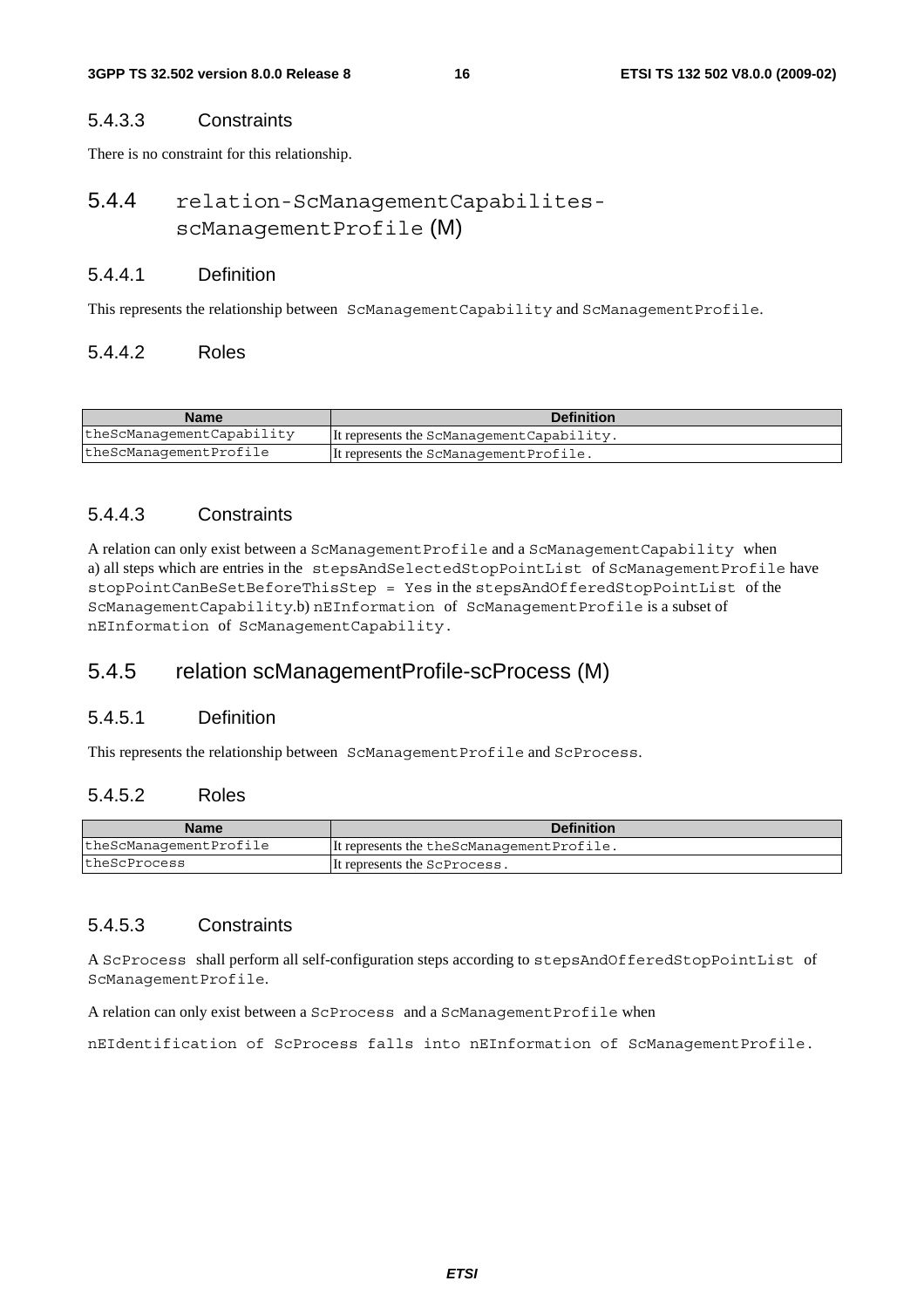### 5.5 Information attribute definition

### 5.5.1 Definition and legal values

| <b>Attribute Name</b>                                 | <b>Definition</b>                                                                                                                                                                      | <b>Legal Values</b>                                                                                                                                                                                                                                                   |
|-------------------------------------------------------|----------------------------------------------------------------------------------------------------------------------------------------------------------------------------------------|-----------------------------------------------------------------------------------------------------------------------------------------------------------------------------------------------------------------------------------------------------------------------|
| id                                                    | It identifies uniquely an                                                                                                                                                              |                                                                                                                                                                                                                                                                       |
|                                                       | instance of its object class.                                                                                                                                                          |                                                                                                                                                                                                                                                                       |
| nEIdentification                                      | See 32.532                                                                                                                                                                             |                                                                                                                                                                                                                                                                       |
| nEInformation                                         | See 32.532                                                                                                                                                                             |                                                                                                                                                                                                                                                                       |
| swVersionToBeInstalled                                | See 32.532                                                                                                                                                                             |                                                                                                                                                                                                                                                                       |
| stepsAndOfferedStopPointList                          | See 32.532                                                                                                                                                                             | See 32.532                                                                                                                                                                                                                                                            |
|                                                       |                                                                                                                                                                                        | The following values for nameOfStep can be<br>used additionally to those defined in 32.532:<br>prepareBasicConfigurationAndOAMLink<br>retrieveConfigurationData<br>setUpPreConfiguredSignallingLinks<br>setFinalStateOfNE<br>All steps may be offered as stop points. |
| stepsAndSelectedStopPointList                         | See 32.532                                                                                                                                                                             |                                                                                                                                                                                                                                                                       |
| scProcessList                                         | This attribute contains<br>information about the<br>instances of scProcess.<br>Each entry in the list<br>contains (SET OF):<br>id (of the process)<br>nEIdentification<br>stepInfoList | See individual definitions of the list entry<br>content.                                                                                                                                                                                                              |
| stepInfoList                                          | See 32.532                                                                                                                                                                             |                                                                                                                                                                                                                                                                       |
| suspendBehaviour                                      | See 32.532                                                                                                                                                                             |                                                                                                                                                                                                                                                                       |
| offeredFinalAdministrativeStateInformation See 32.532 |                                                                                                                                                                                        |                                                                                                                                                                                                                                                                       |
| selectedFinalAdministrativeState                      | See 32.532                                                                                                                                                                             |                                                                                                                                                                                                                                                                       |
| swVersionToBeInstalledOfferList                       | See 32.532                                                                                                                                                                             |                                                                                                                                                                                                                                                                       |
| versionNumber                                         | See 32.532                                                                                                                                                                             |                                                                                                                                                                                                                                                                       |
| matchingProfileIdentification                         | See 32.532                                                                                                                                                                             |                                                                                                                                                                                                                                                                       |
| matchingNEInformation                                 | See 32.532                                                                                                                                                                             |                                                                                                                                                                                                                                                                       |

### 5.5.2 Constraints

| <b>Nomo</b> | $P = 0.11$      |
|-------------|-----------------|
| name        | <b>DEITHUOH</b> |
| FFS         |                 |

### 5.6 Common Notifications

| Name | Qualifier | <b>Notes</b> |
|------|-----------|--------------|
|      |           |              |

NOTE: This clause does not need to be present when there are no common notifications.

### 5.7 System State Model

FFS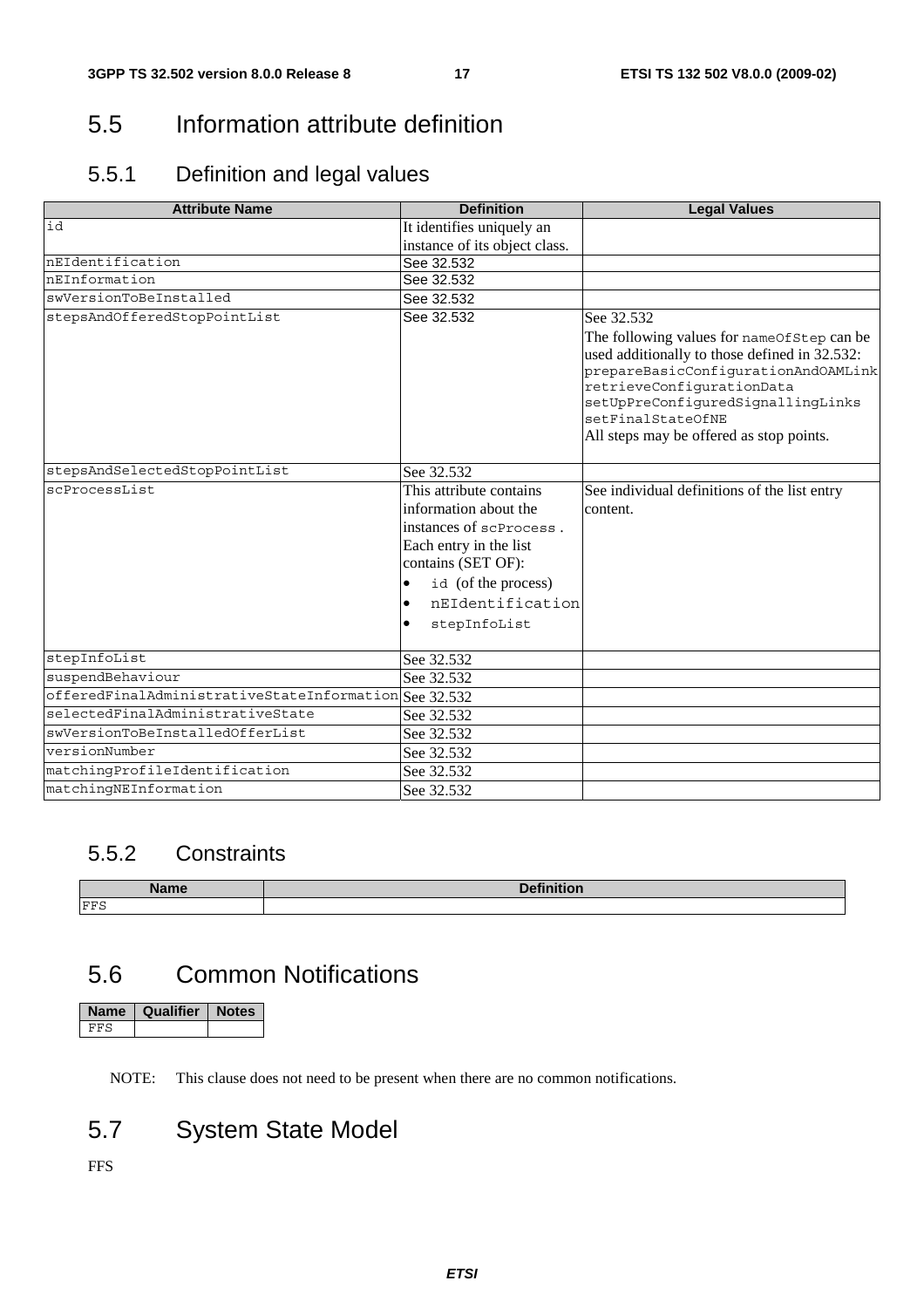## 6 IRP descriptions: Interface Definitions

### 6.1 Imported information entities and local labels

| Label reference                                    | <b>Local label</b>                |
|----------------------------------------------------|-----------------------------------|
| 32.532 [7], operation, listSwmCapabilities         | listScManagementCapabilities      |
| 32.532 [7], operation, listSwmProfiles             | listScManagementProfiles          |
| 32.532 [7], operation, createSwmProfile            | createScManagementProfile         |
| 32.532 [7], operation, deleteSwmProfile            | deleteScManagementProfile         |
| 32.532 [7], operation, listSwmProcesses            | listScManagementProcesses         |
| 32.532 [7], operation, resumeSwmProcess            | resumeScManagementProcess         |
| 32.532 [7], operation, swFallback                  | swFallback                        |
| 32.532 [7], operation, changeSwmProfile            | changeScManagementProfile         |
| 32.532 [7], operation, terminateSwmProcess         | terminateScManagementProcess      |
| 32.532 [7], notification, notifySwmProfileCreation | notifyScManagementProfileCreation |
| 32.532 [7], notification, notifySwmProfileDeletion | notifySManagementProfileDeletion  |
| 32.532 [7], notification, notifySwmProcessCreation | notifySManagementProcessCreation  |
| 32.532 [7], notification, notifySwmProcessStage    | notifyScManagementProcessStage    |
| 32.532 [7], notification, notifySwmProcessDeletion | notifySManagementProcessDeletion  |
| 32.532 [7], notification, notifySwmProfileChange   | notifyScManagementProfileChange   |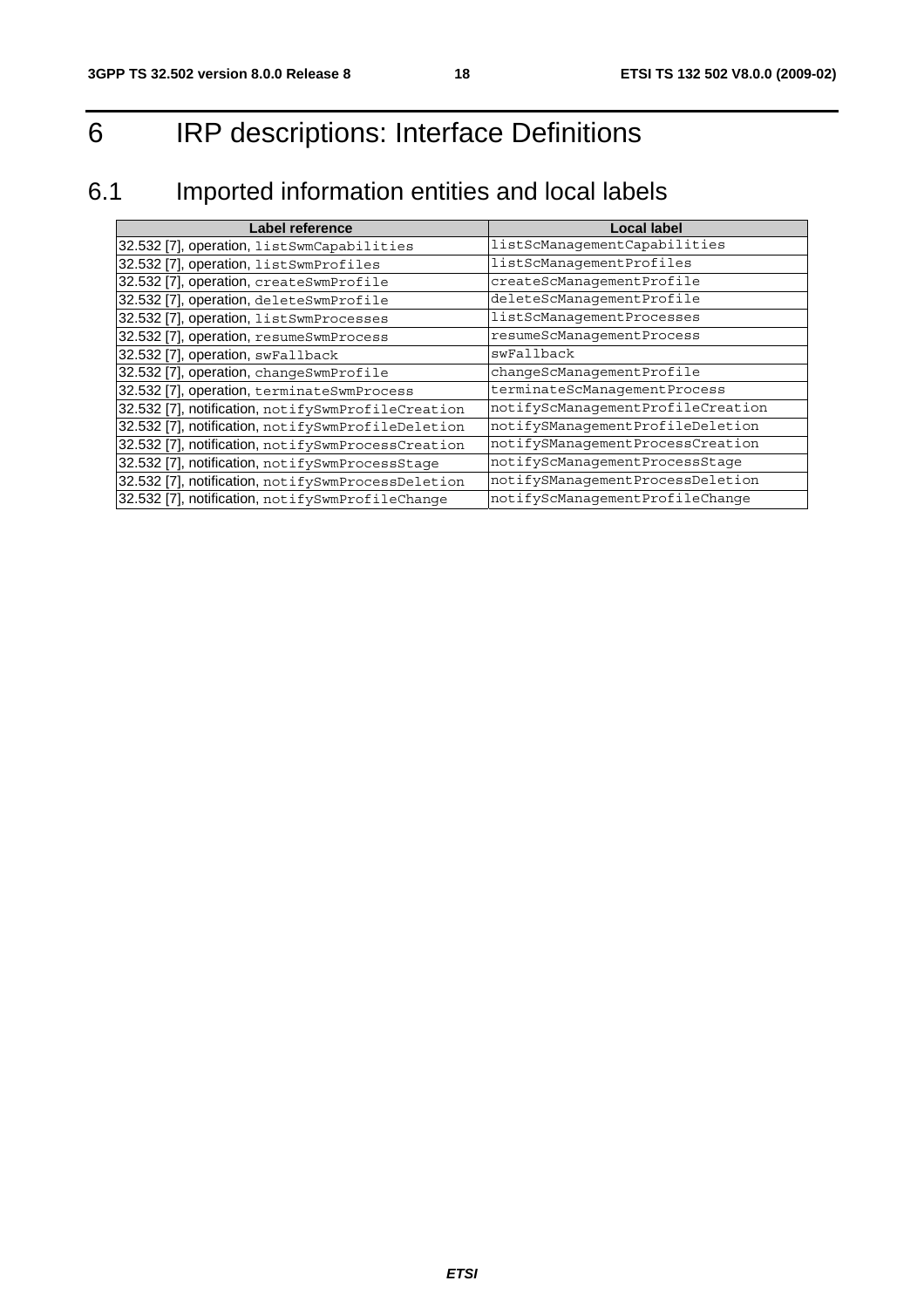### 6.2 Class diagram representing interfaces

The diagram reflects the definitions in the text of the following clauses. In case of conflict text takes precedence.



### 6.3 Generic rules

Rule 1: each operation with at least one input parameter supports a pre-condition valid\_input\_parameter which indicates that all input parameters shall be valid with regards to their information type. Additionally, each such operation supports an exception operation\_failed\_invalid\_input\_parameter which is raised when pre-condition valid\_input\_parameter is false. The exception has the same entry and exit state.

Rule 2: Each operation with at least one optional input parameter supports a set of pre-conditions supported\_optional\_input\_parameter\_yyy where "yyy" is the name of the optional input parameter and the pre-condition indicates that the operation supports the named optional input parameter. Additionally, each such operation supports an exception operation\_failed\_unsupported\_optional\_input\_parameter\_yyy which is raised when (a) the pre-condition supported\_optional\_input\_parameter\_yyy is false and (b) the named optional input parameter is carrying information. The exception has the same entry and exit state.

Rule 3: each operation shall support a generic exception operation\_failed\_internal\_problem which is raised when an internal problem occurs and that the operation cannot be completed. The exception has the same entry and exit state.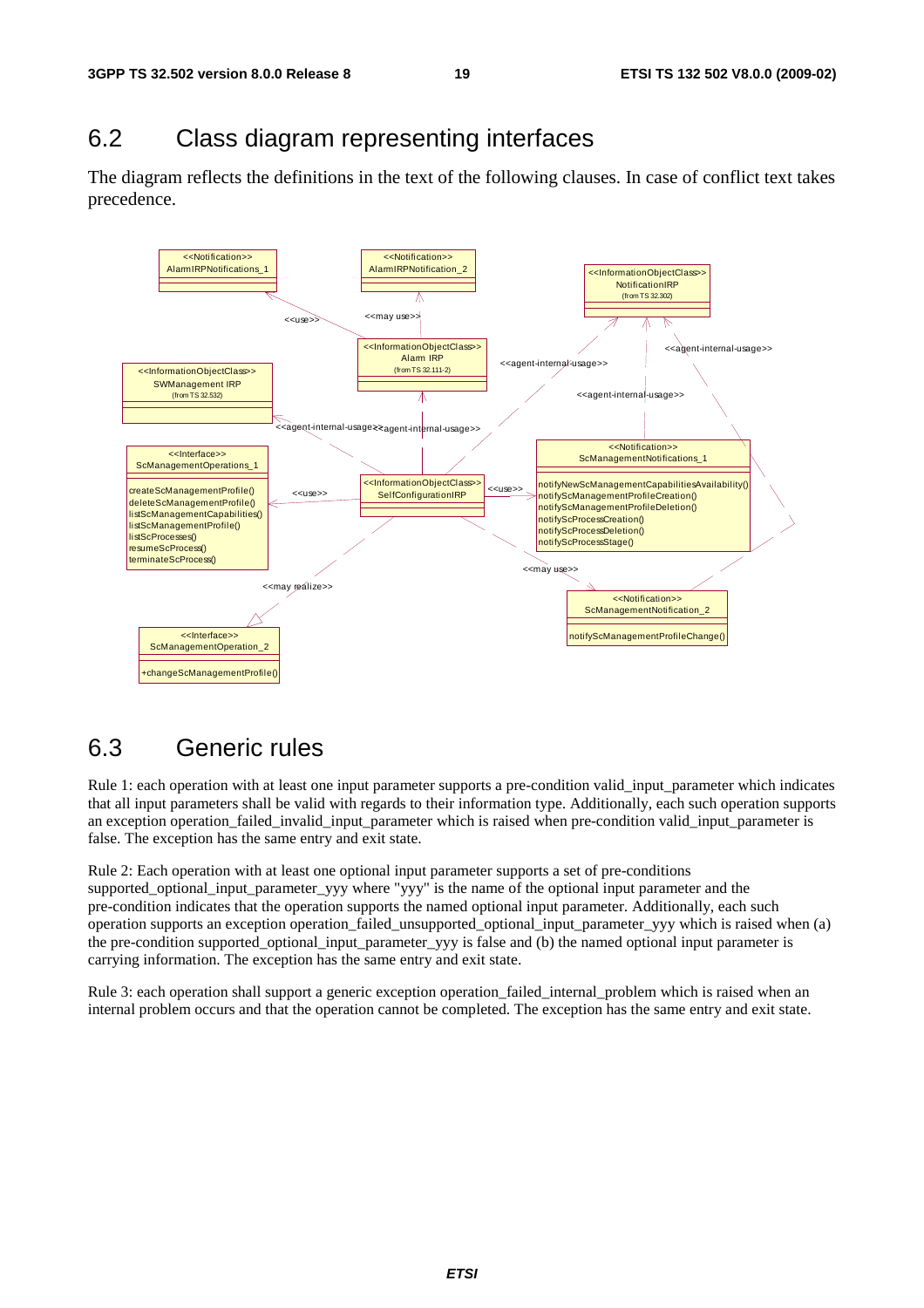### 6.4 SCManagementOperations\_1 Interface (M)

#### 6.4.1 Operation listScManagementCapabilities (M)

#### 6.4.1.1 Definition

This operation allows the IRPManager to determine on the Itf-N interface in which sequence the selfconfiguration steps are performed in NEs of a certain type, what is done by the NE in case a step does not perform normally and before which steps a stop point can be set, such that the self-configuration step halts and waits for a continuation request by the IRPManager.

This operation imports from operation listSwmCapabilities defined in 32.532[7]. It delivers instances of scManagementCapability.

#### Information on Requirements Traceability:

| <b>Referenced TS</b> | <b>Requirement label</b> | <b>Comment</b> |
|----------------------|--------------------------|----------------|
| 3GPP TS 32.501 [6]   | <b>REQ SCMAN FUN 1</b>   |                |
| 3GPP TS 32.501 [6]   | REQ SCSW FUN 4           |                |
| 3GPP TS 32.501 [6]   | REQ SCSW FUN 5           |                |

#### 6.4.1.2 Input parameters

Same as operation listSwmCapabilities defined in 32.532[7].

#### 6.4.1.3 Output parameters

| <b>Parameter Name</b> | Qualifier | <b>Matching Information</b> | <b>Comment</b>                                                                      |
|-----------------------|-----------|-----------------------------|-------------------------------------------------------------------------------------|
| :apabilitiesList M    |           |                             | swm.scManagementCapabilitiesList List of scManagementCapability instances and their |
|                       |           |                             | content. Each entry in the list contains:                                           |
|                       |           |                             | Id of scManagementCapability                                                        |
|                       |           |                             | nEInformation of scManagementCapability                                             |
|                       |           |                             | optionally swVersionToBeInstalledOfferList of<br>scManagementCapability             |
|                       |           |                             | stepsAndOfferedStopPointList of<br>scManagementCapability                           |
|                       |           |                             | offeredFinalAdministrativeStateInformation<br>of scManagementCapability             |
| <i>lesult</i>         | ιM        | swm.result                  | result=success and empty capabilitiesList mean: No<br>linstance found.              |

Same as operation listSwmCapabilities defined in 32.532[7]. The entries in the capabilityList refer to instances of scManagementCapability.

#### 6.4.1.4 Pre-condition

Same as operation listSwmCapabilities defined in 32.532[7].

#### 6.4.1.5 Post-condition

Same as operation listSwmCapabilities defined in 32.532[7].

#### 6.4.1.6 Exceptions

Same as operation listSwmCapabilities defined in 32.532[7].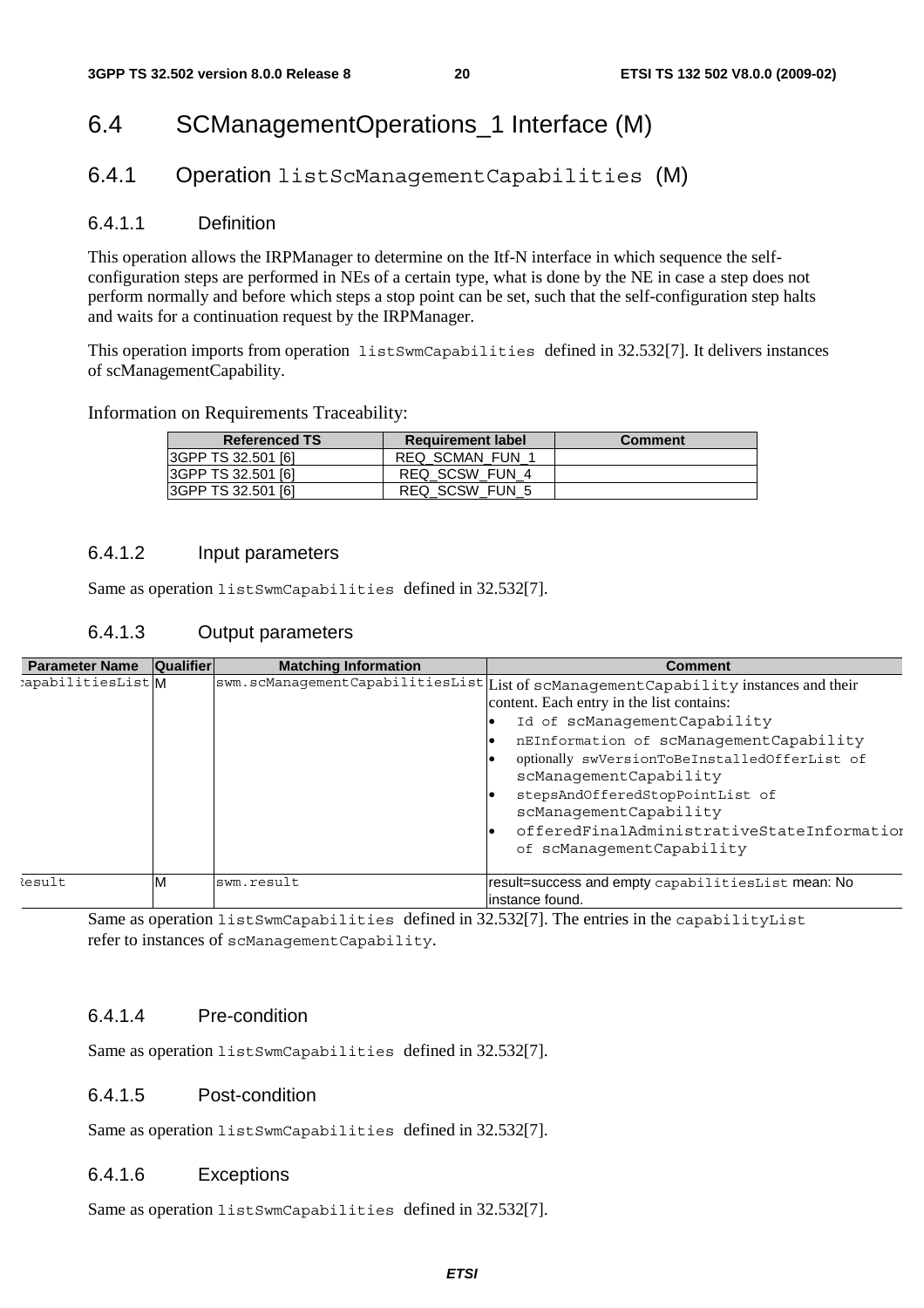#### 6.4.2 Operation listScManagementProfiles (M)

#### 6.4.2.1 Definition

This operation allows the IRPManager to find out which instances of scManagementProfile are valid for NEs of a certain type.

This operation imports from operation listSwmProfiles defined in 32.532[7]. It delivers instances of scManagementProfiles.

Information on Requirements Traceability:

| <b>Referenced TS</b>      | <b>Requirement label</b> | <b>Comment</b> |
|---------------------------|--------------------------|----------------|
| <b>3GPP TS 32.501 [6]</b> | REQ SCMAN FUN            |                |
| <b>3GPP TS 32.501 [6]</b> | <b>REQ SCMON FUN 2</b>   |                |

#### 6.4.2.2 Input parameters

Same as operation listSwmProfiles defined in 32.532[7].

#### 6.4.2.3 Output parameters

Same as operation listSwmProfiles defined in 32.532[7].

#### 6.4.2.4 Pre-condition

Same as operation listSwmProfiles defined in 32.532[7].

#### 6.4.2.5 Post-condition

Same as operation listSwmProfiles defined in 32.532[7].

#### 6.4.2.6 Exceptions

#### 6.4.2.6.1 exceptionName

Same s operation listSwmProfiles defined in 32.532[7].

#### 6.4.3 Operation createScManagementProfile (M)

#### 6.4.3.1 Definition

This operation allows the IRPManager to establish an instance of scManagementProfile to be valid for NEs of a certain type.

This operation imports from operation createSwmProfile defined in 32.532[7].

Information on Requirements Traceability: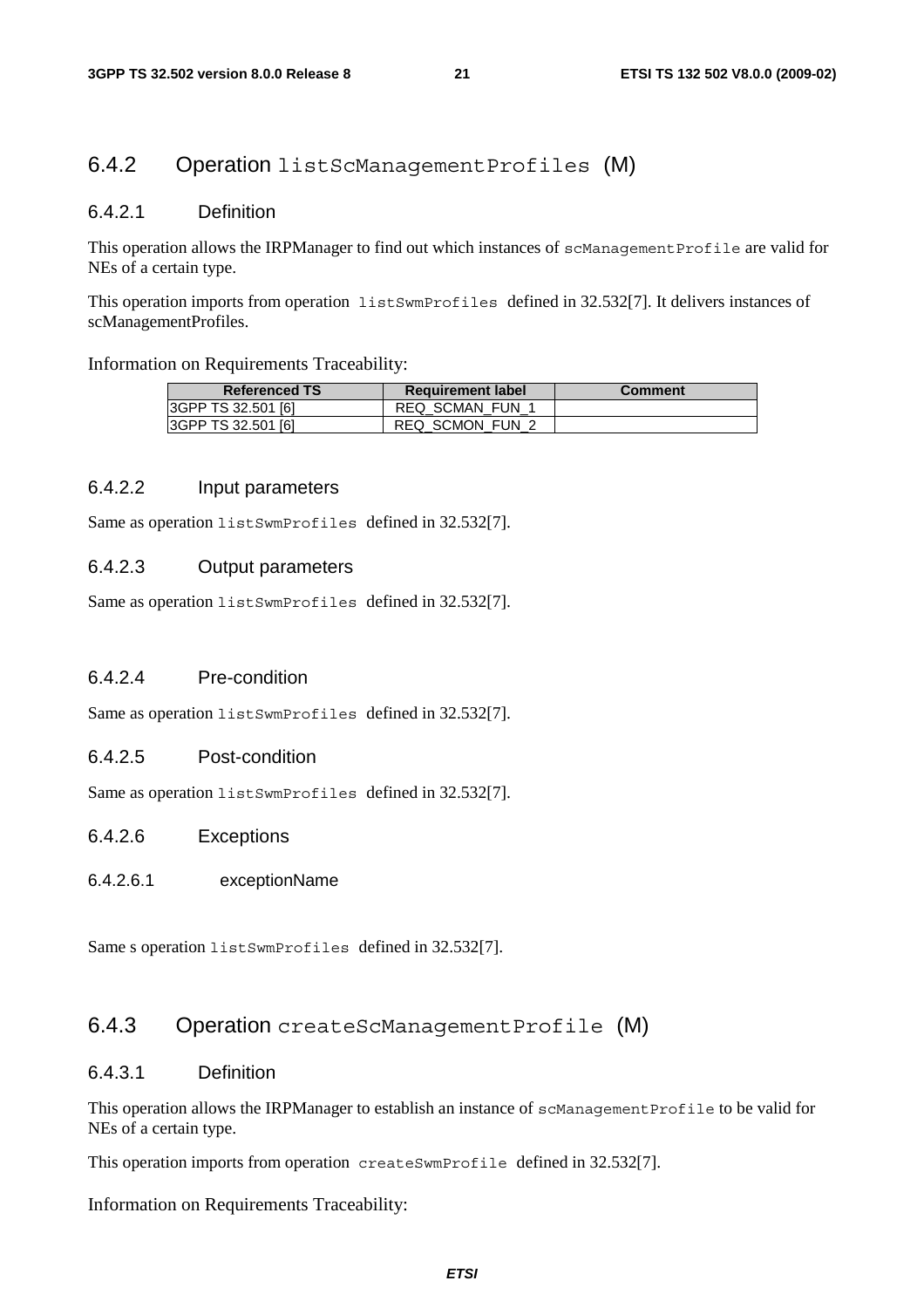| <b>Referenced TS</b>       | <b>Requirement label</b> | Comment |
|----------------------------|--------------------------|---------|
| <b>I3GPP TS 32.501 [6]</b> | <b>REQ SCMAN FUN 2</b>   |         |

#### 6.4.3.2 Input parameters

Same as operation createSwmProfile defined in 32.532[7].

#### 6.4.3.3 Output parameters

Same as operation createSwmProfile defined in 32.532[7].

#### 6.4.3.4 Pre-condition

Same as operation createSwmProfile defined in 32.532[7].

#### 6.4.3.5 Post-condition

Same as operation createSwmProfile defined in 32.532[7].

#### 6.4.3.6 Exceptions

6.4.3.6.1 exceptionName

Same as operation createSwmProfile defined in 32.532[7].

#### 6.4.4 Operation deleteScManagementProfile (M)

#### 6.4.4.1 Definition

This operation allows the IRPManager to delete an instance of scManagementProfile.

This operation imports from operation deleteSwmProfile defined in 32.532[7].

Information on Requirements Traceability:

| <b>Referenced TS</b> | <b>Requirement label</b> | Comment |
|----------------------|--------------------------|---------|
| 3GPP TS 32.501 [6]   | REQ SCMAN FUN 2          |         |

#### 6.4.4.2 Input parameters

Same as operation deleteSwmProfile defined in 32.532[7].

#### 6.4.4.3 Output parameters

Same as operation deleteSwmProfile defined in 32.532[7].

#### 6.4.4.4 Pre-condition

Same as operation deleteSwmProfile defined in 32.532[7].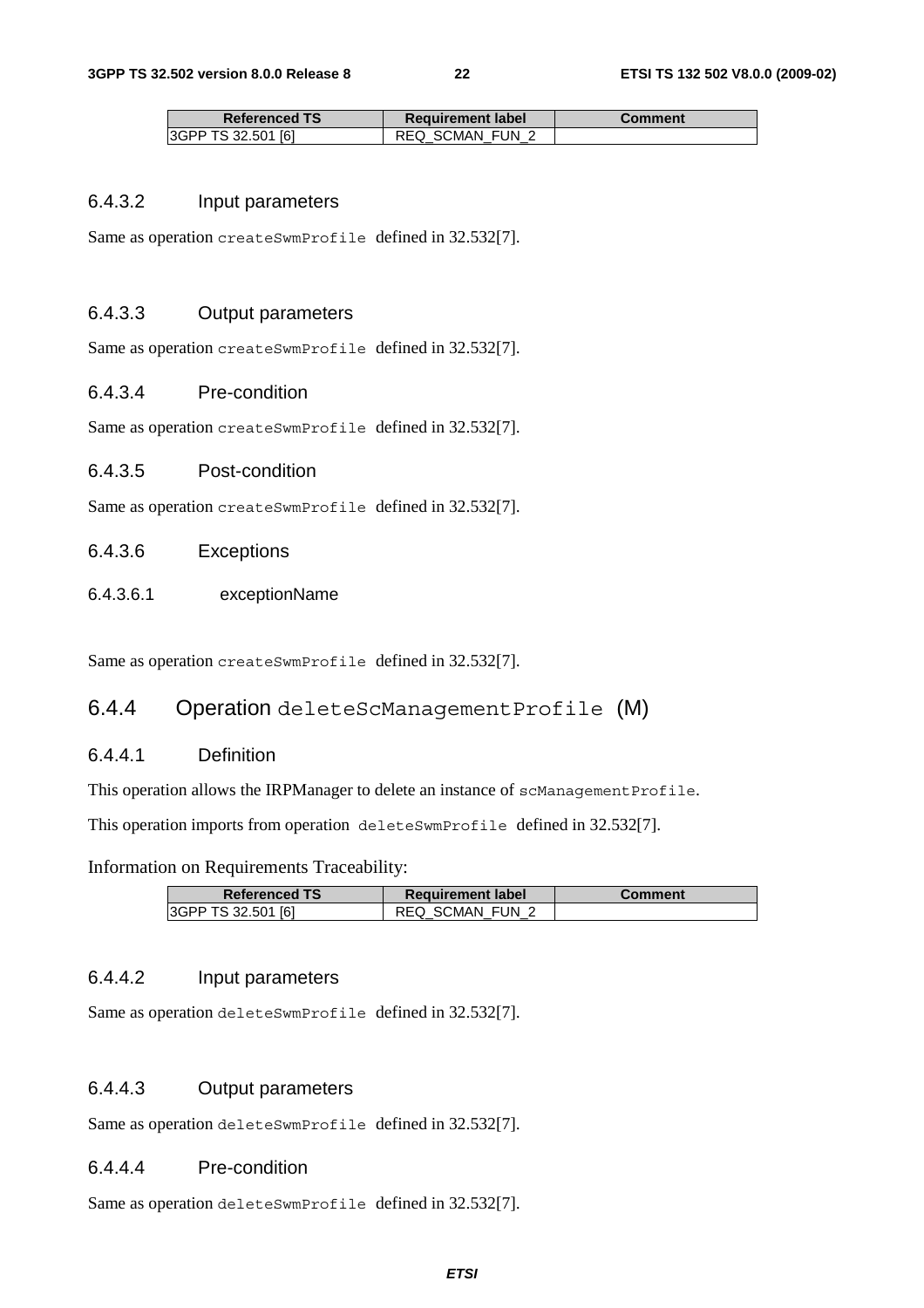#### 6.4.4.5 Post-condition

Same as operation deleteSwmProfile defined in 32.532[7].

#### 6.4.4.6 Exceptions

#### 6.4.4.6.1 exceptionName

Same as operation deleteSwmProfile defined in 32.532[7].

#### 6.4.5 Operation listScProcesses (M)

#### 6.4.5.1 Definition

This operation allows the IRPManager to find out the status of one or several scProcess instances. This operation imports from operation listSwmProcesses defined in 32.532[7].

Information on Requirements Traceability:

| <b>Referenced TS</b> | <b>Requirement label</b> | <b>Comment</b> |
|----------------------|--------------------------|----------------|
| 3GPP TS 32.501 [6]   | REQ SCMON FUN 4          |                |

#### 6.4.5.2 Input parameters

Same as operation listSwmProcesses defined in 32.532[7].

#### 6.4.5.3 Output parameters

Same as operation listSwmProcesses defined in 32.532[7].

#### 6.4.5.4 Pre-condition

Same as operation listSwmProcesses defined in 32.532[7].

#### 6.4.5.5 Post-condition

Same as operation listSwmProcesses defined in 32.532[7].

#### 6.4.5.6 Exceptions

#### 6.4.5.6.1 exceptionName

Same as operation listSwmProcesses defined in 32.532[7].

#### 6.4. Operation resumeScProcess (M)

#### 6.4.6.1 Definition

This operation allows the IRPManager to resume a self-configuration process which currently has been suspended at a stop point.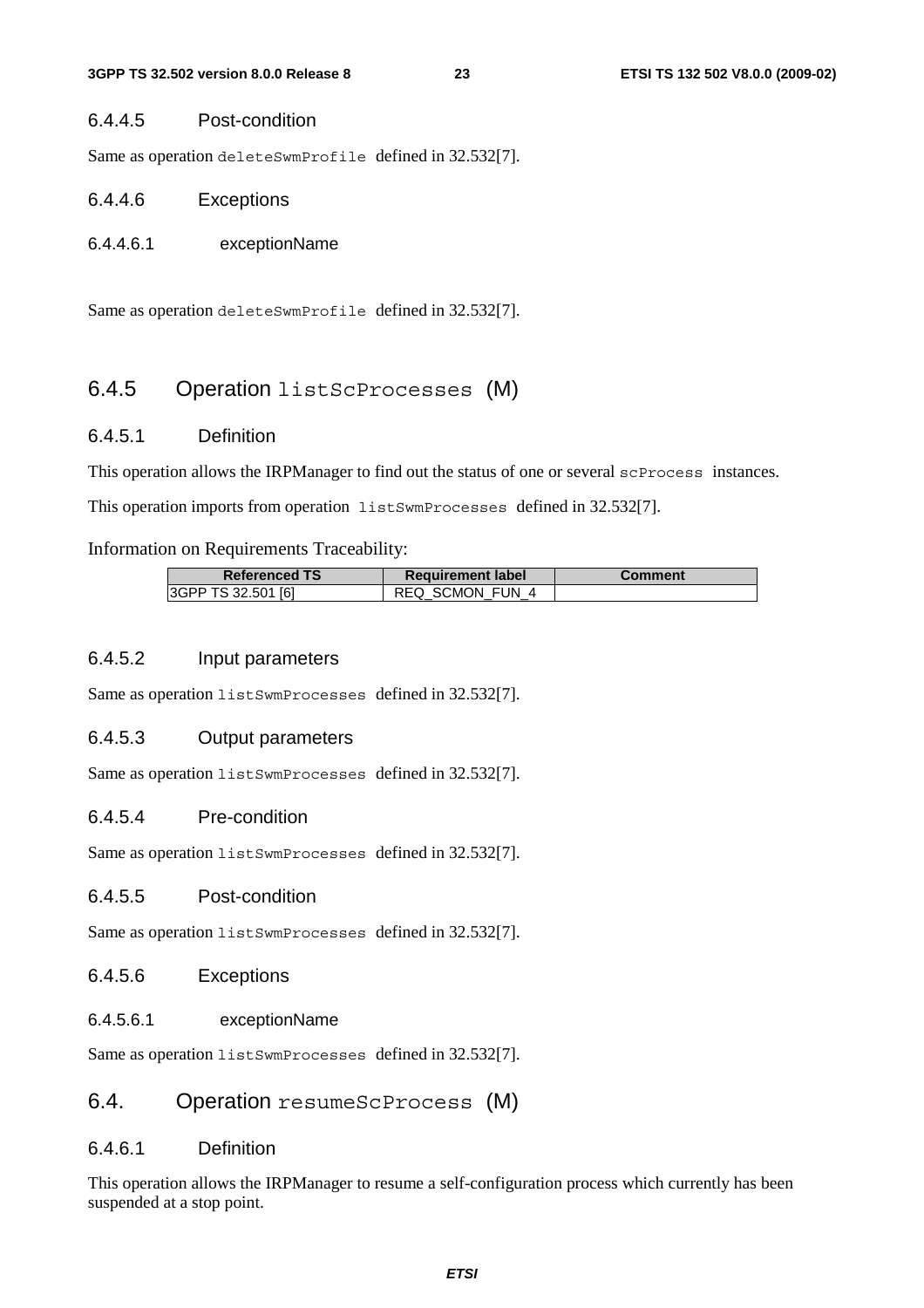This operation imports from operation resumeSwmProcess defined in 32.532[7].

Information on Requirements Traceability:

| <b>Referenced TS</b> | <b>Requirement label</b> | Comment |
|----------------------|--------------------------|---------|
| 3GPP TS 32.501 [6]   | IREQ SCMAN FUN 3         |         |

#### 6.4.6.2 Input parameters

Same as operation resumeSwmProcess defined in 32.532[7].

#### 6.4.6.3 Output parameters

Same as operation resumeSwmProcess defined in 32.532[7].

#### 6.4.6.4 Pre-condition

Same as operation resumeSwmProcess defined in 32.532[7].

#### 6.4.6.5 Post-condition

Same as operation resumeSwmProcess defined in 32.532[7].

#### 6.4.6.6 Exceptions

6.4.6.6.1 exceptionName

Same as operation resumeSwmProcess defined in 32.532[7].

#### 6.4.7 Operation terminateScProcess (M)

#### 6.4.7.1 Definition

This operation allows the IRPManager to terminate a self-configuration process which is currently ongoing.

After termination it is not possible to resume the terminated self-configuration process again.

This operation imports from operation terminateSwmProcess defined in 32.532[7].

#### Information on Requirements Traceability:

| <b>Referenced TS</b> | <b>Requirement label</b> | <b>Comment</b> |
|----------------------|--------------------------|----------------|
| I3GPP TS 32.501 [6]  | <b>IREQ SCMAN FUN 4</b>  |                |

#### 6.4.7.2 Input parameters

Same as operation terminateSwmProcess defined in 32.532[7].

#### 6.4.7.3 Output parameters

Same as operation terminateSwmProcess defined in 32.532[7].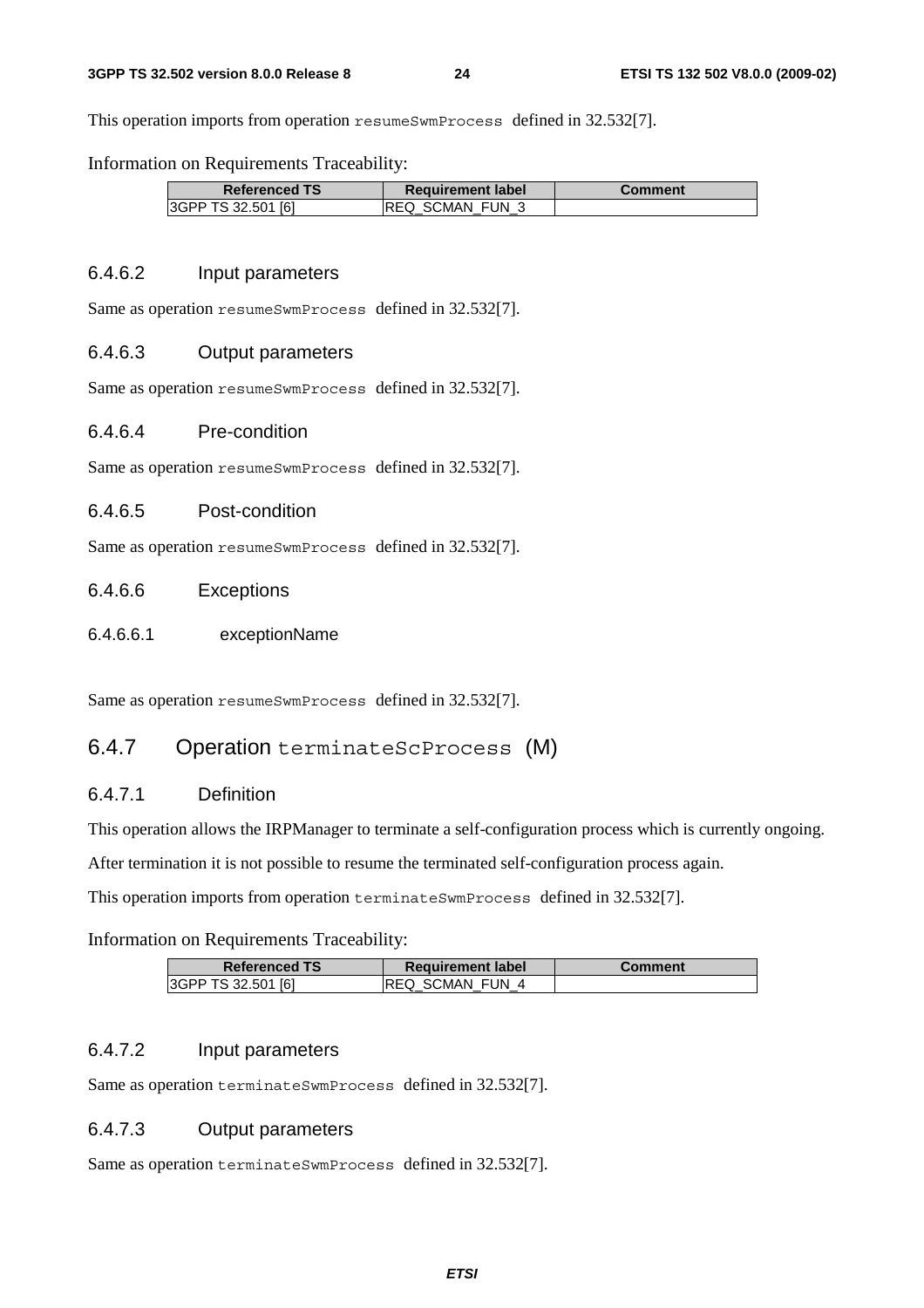#### 6.4.7.4 Pre-condition

Same as operation terminateSwmProcess defined in 32.532[7].

#### 6.4.7.5 Post-condition

Same as operation terminateSwmProcess defined in 32.532[7].

#### 6.4.7.6 Exceptions

#### 6.4.7.6.1 exceptionName

Same as operation terminateSwmProcess defined in 32.532[7].

### 6.5 SCManagementOperations\_2 Interface (O)

#### 6.5.1 Operation changeScManagementProfile (O)

#### 6.5.1.1 Definition

This operation allows the IRPManager to change an instance of scManagementProfile.

This operation imports from operation changeSwmProfile defined in 32.532[7].

Information on Requirements Traceability:

| <b>Referenced TS</b> | <b>Requirement label</b> | Comment |
|----------------------|--------------------------|---------|
| 3GPP TS 32.501 [6]   | REQ SCSW FUN 6           |         |

#### 6.5.1.2 Input parameters

Same as operation changeSwmProfile defined in 32.532[7].

#### 6.5.1.3 Output parameters

Same as operation changeSwmProfile defined in 32.532[7].

#### 6.5.1.4 Pre-condition

Same as operation changeSwmProfile defined in 32.532[7].

#### 6.5.1.5 Post-condition

Same as operation changeSwmProfile defined in 32.532[7].

#### 6.5.1.6 Exceptions

#### 6.5.1.6.1 exceptionName

Same as operation changeSwmProfile defined in 32.532[7].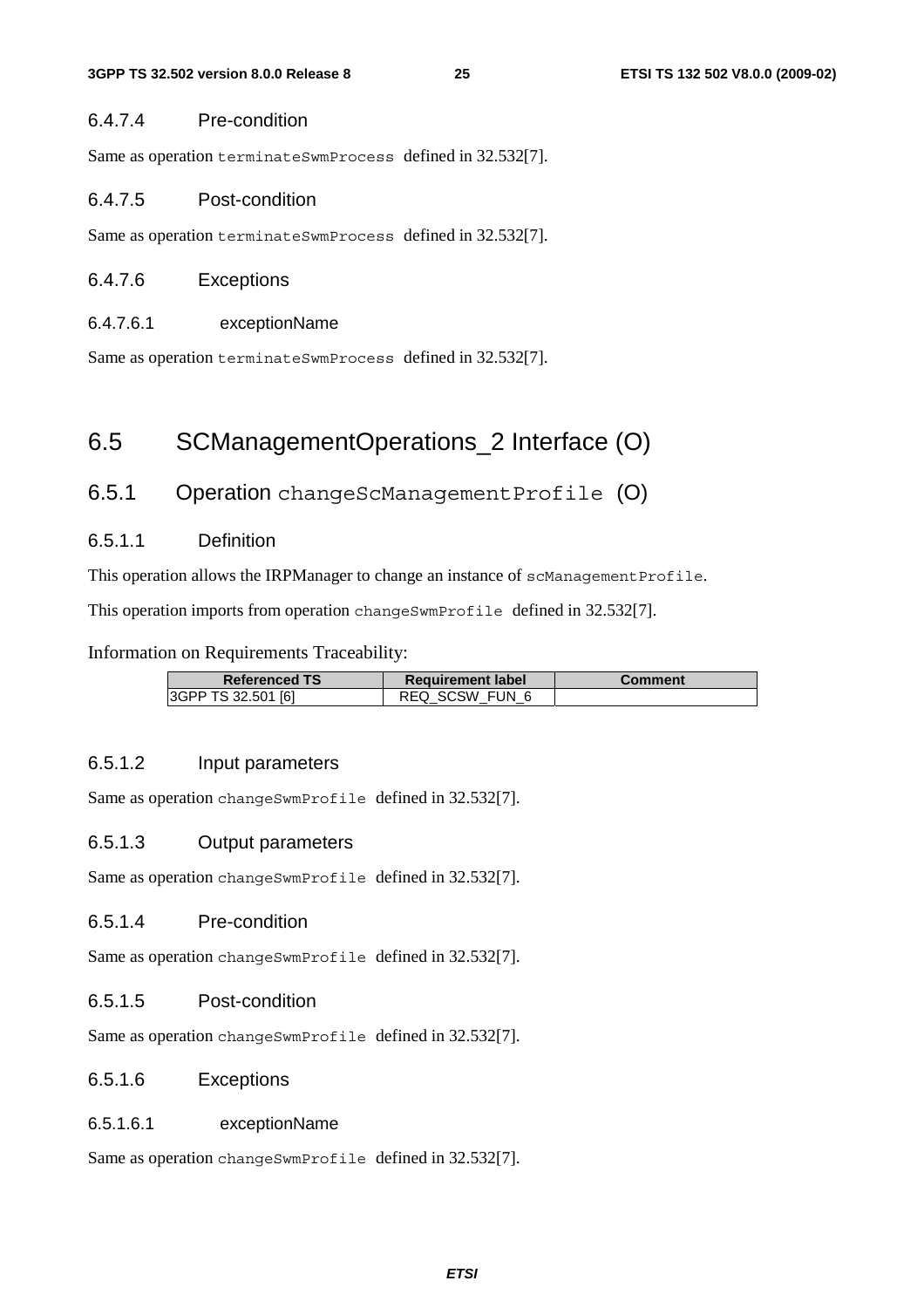### 6.6 SCManagementNotification\_1 Interface (M)

#### 6.6.1 Notification notifyScManagementProfileCreation (M)

#### 6.6.1.1 Definition

This notification conveys information about a creation of an instance of IOC scManagementProfile. This operation imports from notification notifySwmProfileCreation defined in 32.532[7].

#### Information on Requirements Traceability:

| <b>Referenced TS</b>      | <b>Requirement label</b> | <b>Comment</b> |
|---------------------------|--------------------------|----------------|
| <b>3GPP TS 32.501 [6]</b> | <b>REQ SCMAN FUN 2</b>   |                |
| <b>3GPP TS 32.501 [6]</b> | REQ SCMON FUN 3          |                |

#### 6.6.1.2 Input parameters

Same as notification notifySwmProfileCreation defined in 32.532[7].

#### 6.6.1.3 Triggering event

#### 6.6.1.3.1 From state

Same as notification notifySwmProfileCreation defined in 32.532[7].

#### 6.6.1.3.2 To state

Same as notification notifySwmProfileCreation defined in 32.532[7].

#### 6.6.2 Notification notifyScManagementProfileDeletion (M)

#### 6.6.2.1 Definition

This notification conveys information about the deletion of an instance of IOC scManagementProfile.

This operation imports from notification notifySwmProfileDeletion defined in 32.532[7].

#### Information on Requirements Traceability:

| <b>Referenced TS</b> | <b>Requirement label</b> | <b>Comment</b> |
|----------------------|--------------------------|----------------|
| 3GPP TS 32.501 [6]   | <b>REQ SCMAN FUN 2</b>   |                |
| 3GPP TS 32.501 [6]   | REQ SCMON FUN 3          |                |

#### 6.6.2.2 Input parameters

Same as notification notifySwmProfileCreation defined in 32.532[7].

#### 6.6.2.3 Triggering event

#### 6.6.2.3.1 From state

Same as notification notifySwmProfileCreation defined in 32.532[7].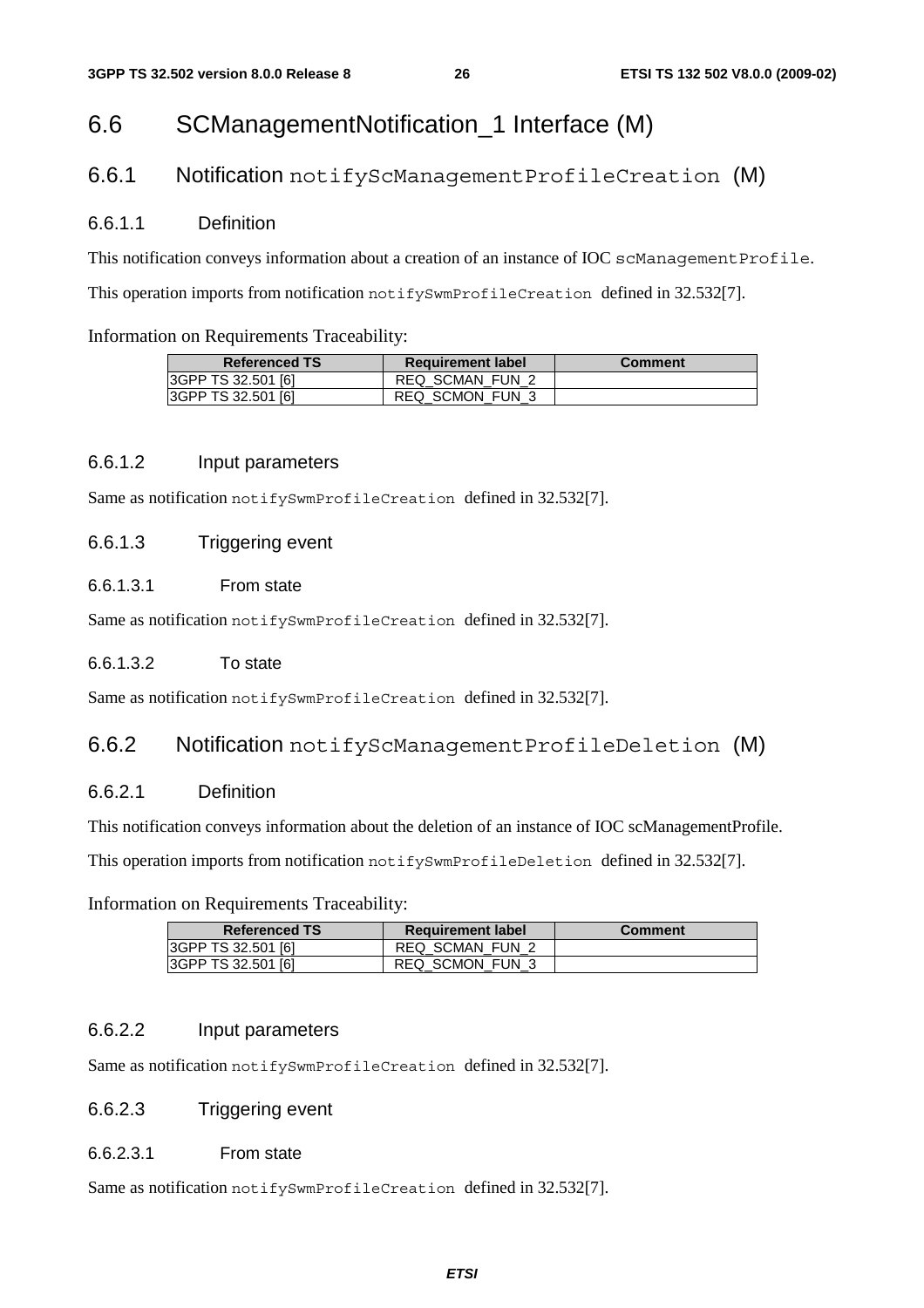#### 6.6.2.3.2 To state

Same as notification notifySwmProfileCreation defined in 32.532[7].

#### 6.6.3 Notification notifyScProcessCreation (M)

#### 6.6.3.1 Definition

This notification conveys information about the creation of an instance of IOC scProcess.

This operation imports from notification notifySwmProcessCreation defined in 32.532[7].

#### Information on Requirements Traceability:

| <b>Referenced TS</b>      | <b>Requirement label</b> | Comment |
|---------------------------|--------------------------|---------|
| <b>3GPP TS 32.501 [6]</b> | REQ SCMON FUN 5          |         |
| <b>3GPP TS 32.501 [6]</b> | REQ SCSW FUN 6           |         |

#### 6.6.3.2 Input parameters

Same as notification notifySwmProcessCreation defined in 32.532[7].

#### 6.6.3.3 Triggering event

#### 6.6.3.3.1 From state

Same as notification notifySwmProcessCreation defined in 32.532[7].

#### 6.6.3.3.2 To state

Same as notification notifySwmProcessCreation defined in 32.532[7].

#### 6.6.4 Notification notifyScProcessStage (M)

#### 6.6.4.1 Definition

This notification conveys information about progress of a self configuration. It also reports the arrival at a stopPoint (stepProgress of a step in stepInfoList changed value to awaitingResume) or leaving a stop point (stepProgress of a step in stepInfoList changed value from awaitingResume).

This operation imports from notification notifySwmProcessStage defined in 32.532[7].

Information on Requirements Traceability:

| <b>Referenced TS</b> | <b>Requirement label</b> | <b>Comment</b> |
|----------------------|--------------------------|----------------|
| 3GPP TS 32.501 [6]   | <b>IREQ SCMON FUN 2</b>  |                |
| 3GPP TS 32.501 [6]   | <b>IREQ SCMON FUN 5</b>  |                |
| I3GPP TS 32.501 [6]  | IREQ SCMON FUN 6         |                |
| I3GPP TS 32.501 [6]  | <b>IREQ SCOCE FUN 2</b>  |                |

#### 6.6.4.2 Input parameters

Same as notification notifySwmProcessStage defined in 32.532[7].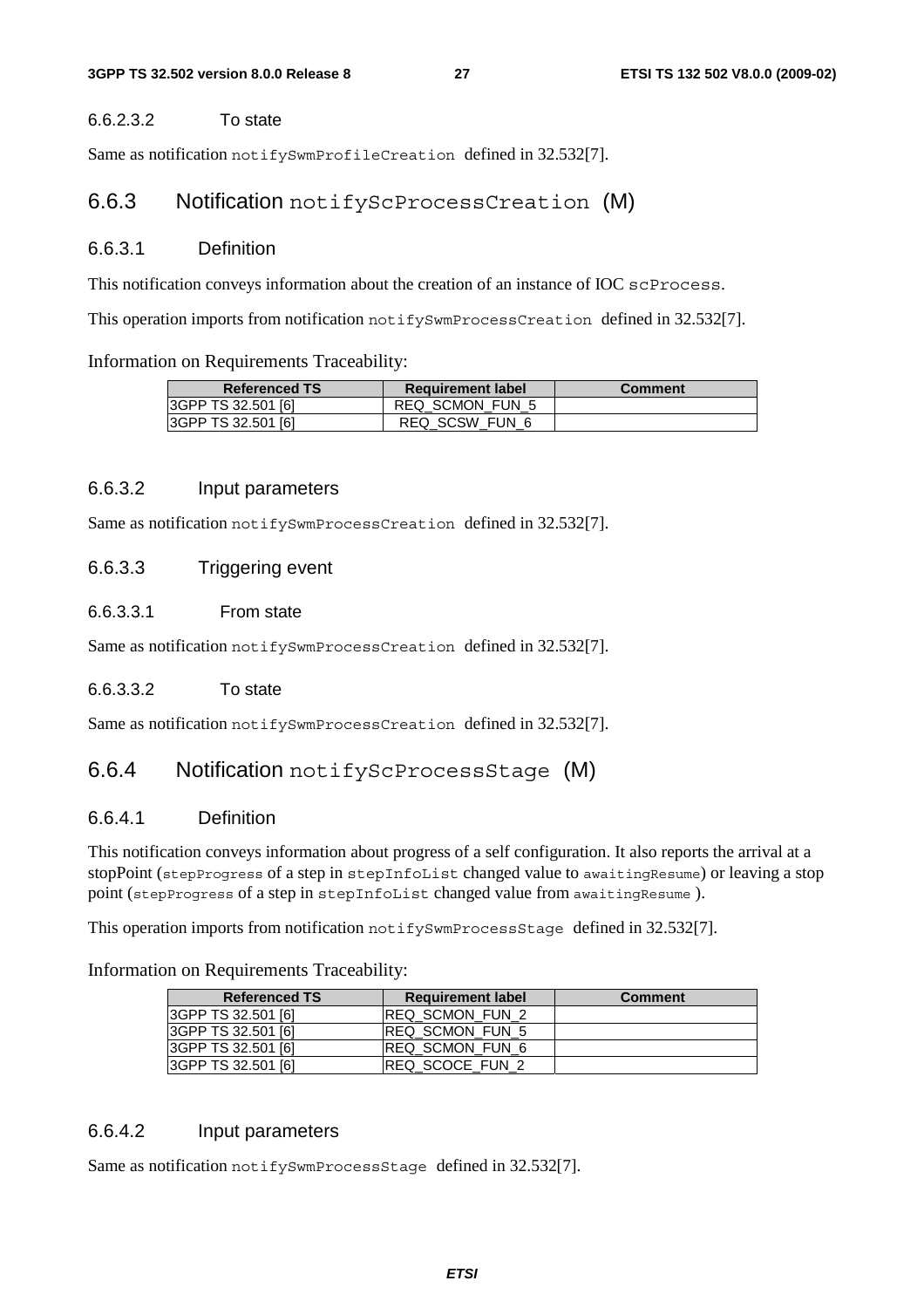#### 6.6.4.3 Triggering event

#### 6.6.4.3.1 From state

Same as notification notifySwmProcessStage defined in 32.532[7].

#### 6.6.4.3.2 To state

Same as notification notifySwmProcessStage defined in 32.532[7].

#### 6.6.5 Notification notifyScProcessDeletion (M)

#### 6.6.5.1 Definition

This notification conveys information about the deletion of an instance of IOC scProcess and what triggered the deletion.

IRPAgent shall also send out this notification in case of a process termination caused by an exception, for example IRP Agent terminates the process because it had to wait too long after a suspend operation.

This operation imports from notification notifySwmProcessDeletion defined in 32.532[7].

#### Information on Requirements Traceability:

| <b>Referenced TS</b> | <b>Requirement label</b> | <b>Comment</b> |
|----------------------|--------------------------|----------------|
| 3GPP TS 32.501 [6]   | REQ SCMON FUN 5          |                |
| 3GPP TS 32.501 [6]   | REQ SCSW FUN 6           |                |

#### 6.6.5.2 Input parameters

Same as notification notifySwmProcessDeletion defined in 32.532[7].

#### 6.6.5.3 Triggering event

#### 6.6.5.3.1 From state

Same as notification notifySwmProcessDeletion defined in 32.532[7].

#### 6.6.5.3.2 To state

Same as notification notifySwmProcessDeletion defined in 32.532[7].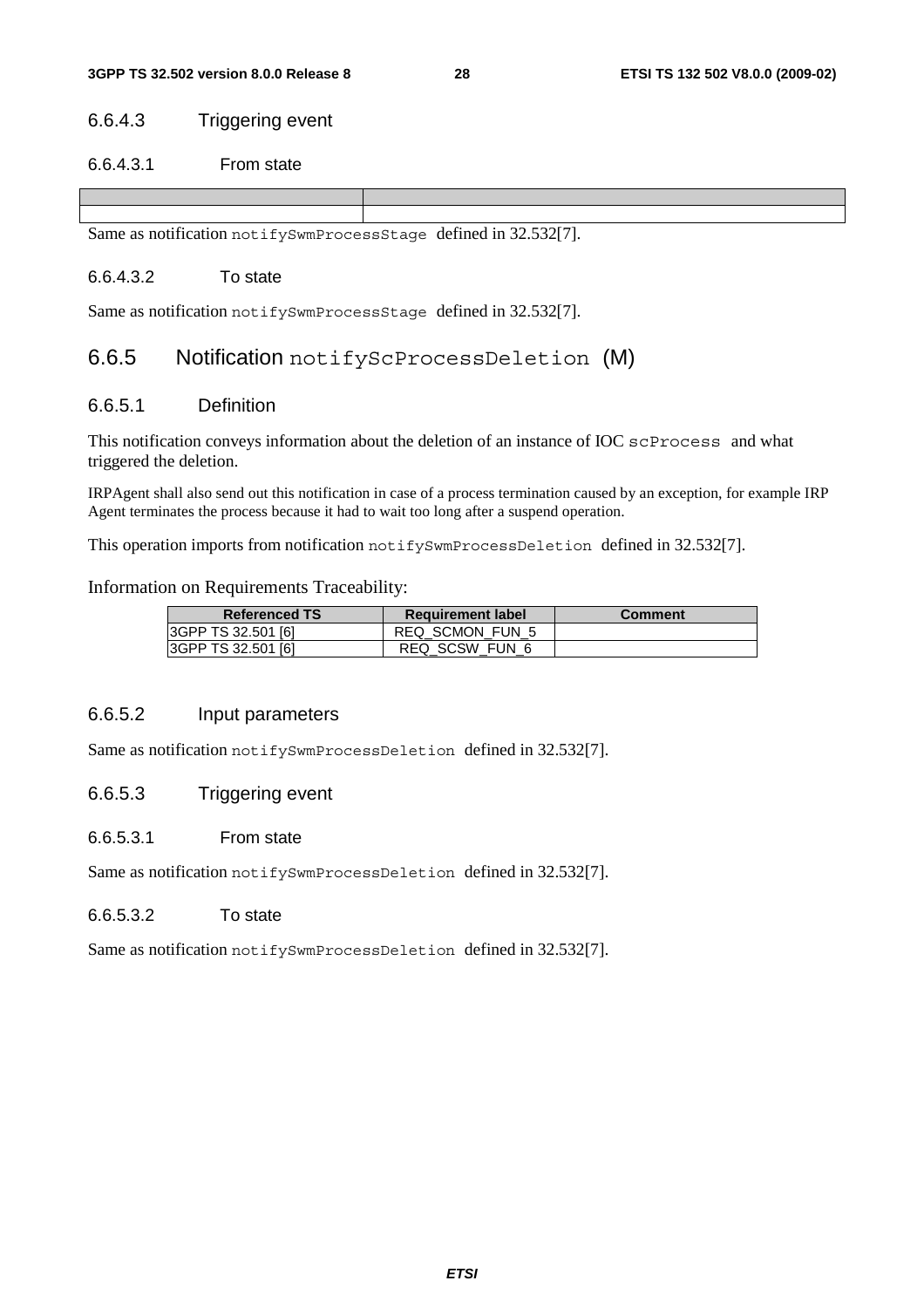### 6.6.6 Notification notifyNewScManagementCapabilityAvailability (M)

#### 6.6.6.1 Definition

This notification conveys information about the availability of a new scManagementCapability instance.

#### Information on Requirements Traceability:

| <b>Referenced TS</b>      | <b>Requirement label</b> | Comment |
|---------------------------|--------------------------|---------|
| <b>3GPP TS 32.501 [6]</b> | REQ SCSW FUN 5           |         |

#### 6.6.6.2 Input parameters

| <b>Parameter Name</b>               | <b>Qualifiers</b> | <b>Matching Information</b>      | <b>Comment</b> |
|-------------------------------------|-------------------|----------------------------------|----------------|
| Id                                  | M.Y               | swm.id                           | See            |
|                                     |                   |                                  | 32.532         |
| nEInformation                       | M, Y              | swm.nEInformation                | See            |
|                                     |                   |                                  | 32.532         |
| stepsAndOfferedStopPointList        | M.N               | swm.stepsAndOfferedStopPointList | See            |
|                                     |                   |                                  | 32.5325        |
| lofferedFinalAdministrative         | M.N               | swm.                             | See            |
| StateInformation                    |                   | offeredFinalAdministrative       | 32.532         |
|                                     |                   | StateInformation                 |                |
| swVersionToBeInstalledOfferListCM.N |                   | swVersionToBeInstalledOfferList  | See            |
|                                     |                   |                                  | 32.532         |

\*) See 32.532 §4.3.4.2

#### 6.6.6.3 Triggering event

#### 6.6.6.3.1 From state

| <b>Name</b><br><b>Assertion</b>      |                                                   |
|--------------------------------------|---------------------------------------------------|
| .ab⊥e<br>new(<br>່ † ∿≠∆∿⊁ລ<br>anahi | A new self-configuration capability is available. |

#### 6.6.6.3.2 To state

| <b>Assertion Name</b> | <b>Definition</b>                                      |
|-----------------------|--------------------------------------------------------|
| irpManagersInformed   | <b>IRPManager are informed about the new capabily.</b> |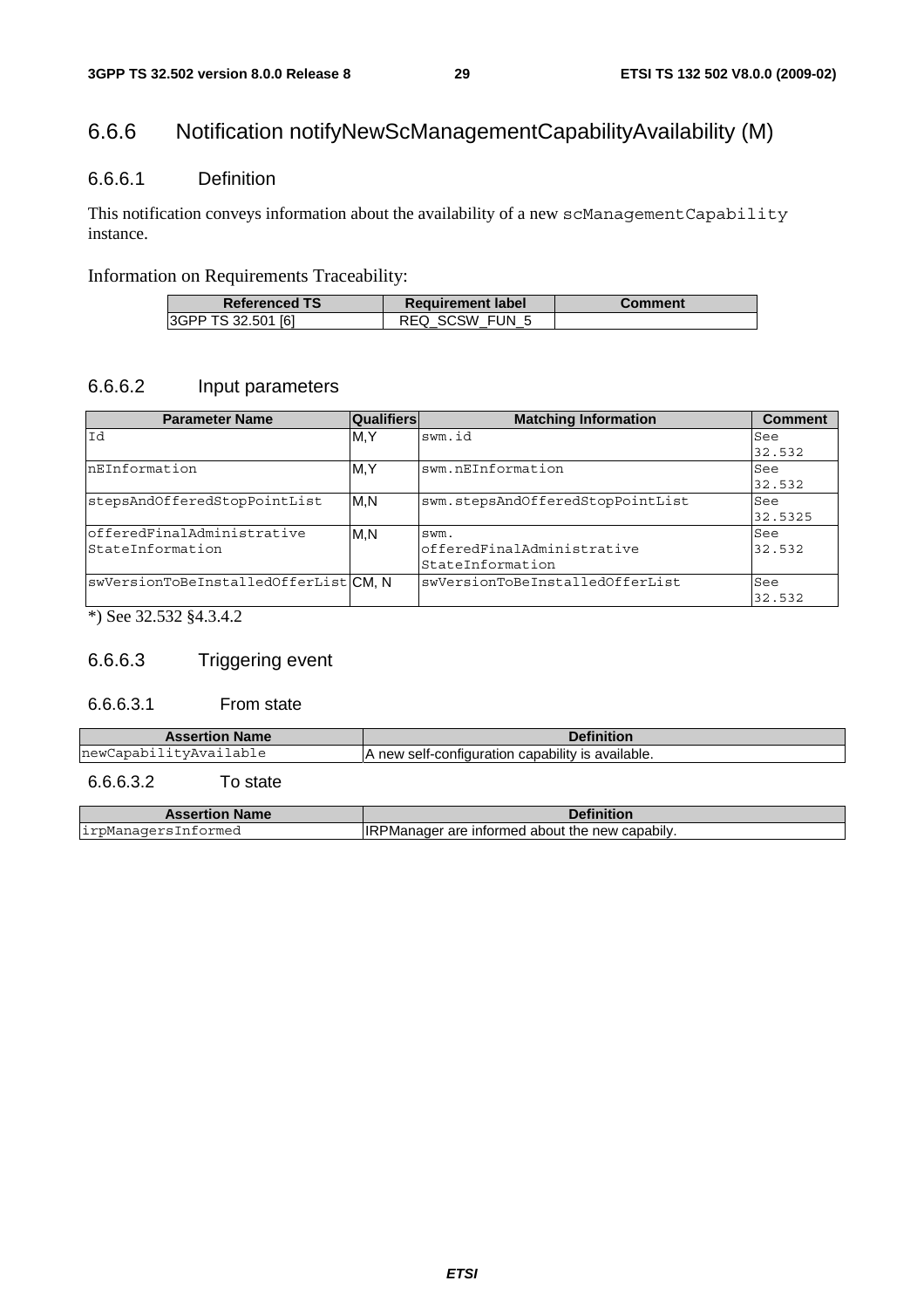### 6.7 SCManagementNotification\_2 Interface (O)

#### 6.7.1 Notification notifyScManagementProfileChange (O)

#### 6.7.1.1 Definition

This notification conveys information about a change of an instance of IOC scManagementProfile. This operation imports from notification notifySwmProfileChange defined in 32.532[7].

#### Information on Requirements Traceability:

| <b>Referenced TS</b> | <b>Requirement label</b> | Comment |
|----------------------|--------------------------|---------|
| 3GPP TS 32.501 [6]   | SCSW FUN 6<br>REQ        |         |

#### 6.7.1.2 Input parameters

Same as notification notifySwmProfileChange defined in 32.532[7].

#### 6.7.1.3 Triggering event

#### 6.7.1.3.1 From state

Same as notification notifySwmProfileChange defined in 32.532[7].

#### 6.7.33.2 To state

Same as notification notifySwmProfileChange defined in 32.532[7].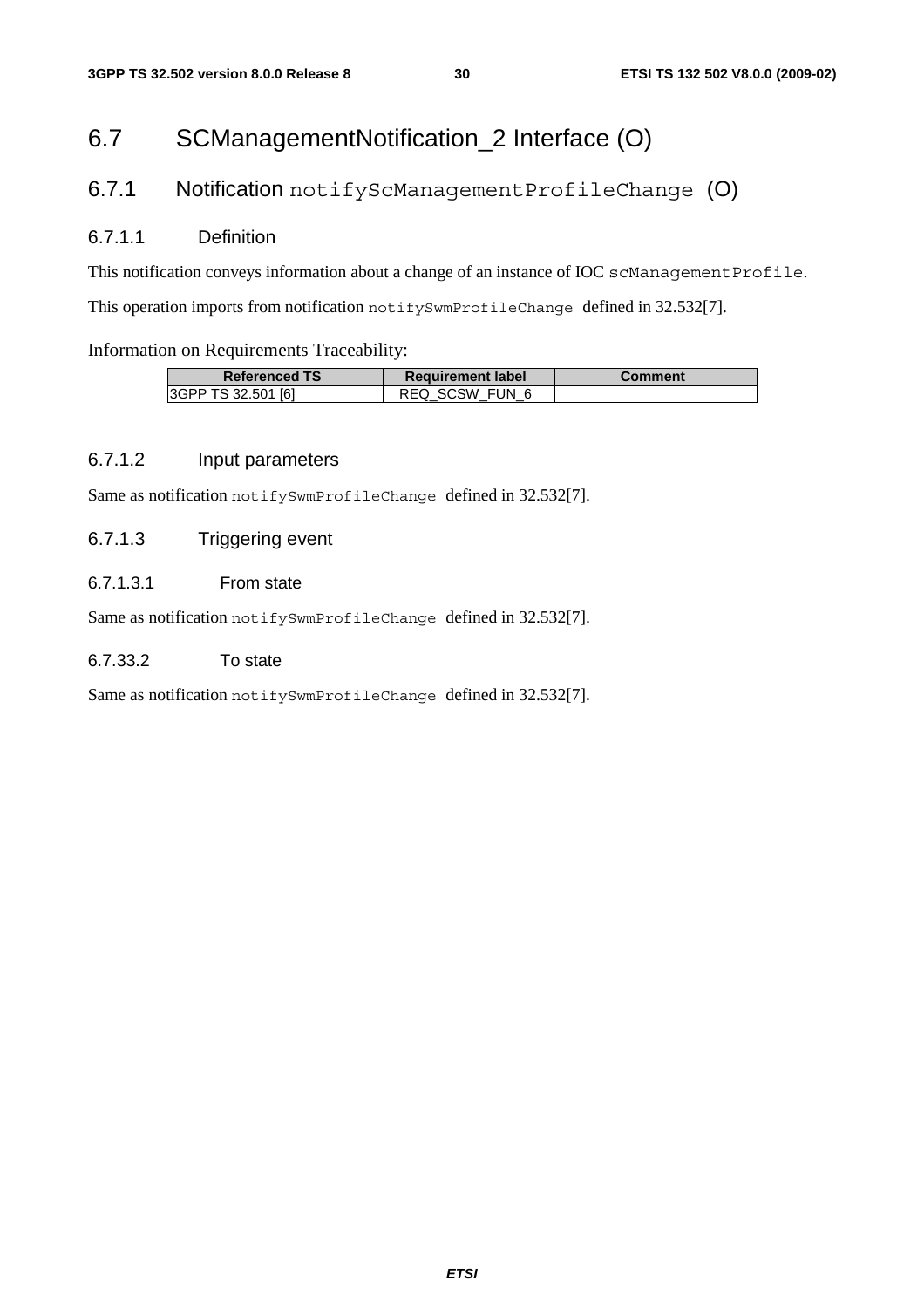### Annex A (informative): Change history

| <b>Change history</b> |  |            |                      |                                                                        |            |
|-----------------------|--|------------|----------------------|------------------------------------------------------------------------|------------|
| TSG #                 |  |            |                      | Old                                                                    | <b>New</b> |
| $SP-42$               |  |            |                      | .0.0                                                                   | 8.0.0      |
|                       |  |            |                      |                                                                        |            |
|                       |  | ISP-080714 | <b>ITSG Doc. ICR</b> | Rev Subiect/Comment<br>Submitted to SA#42 for information and approval |            |